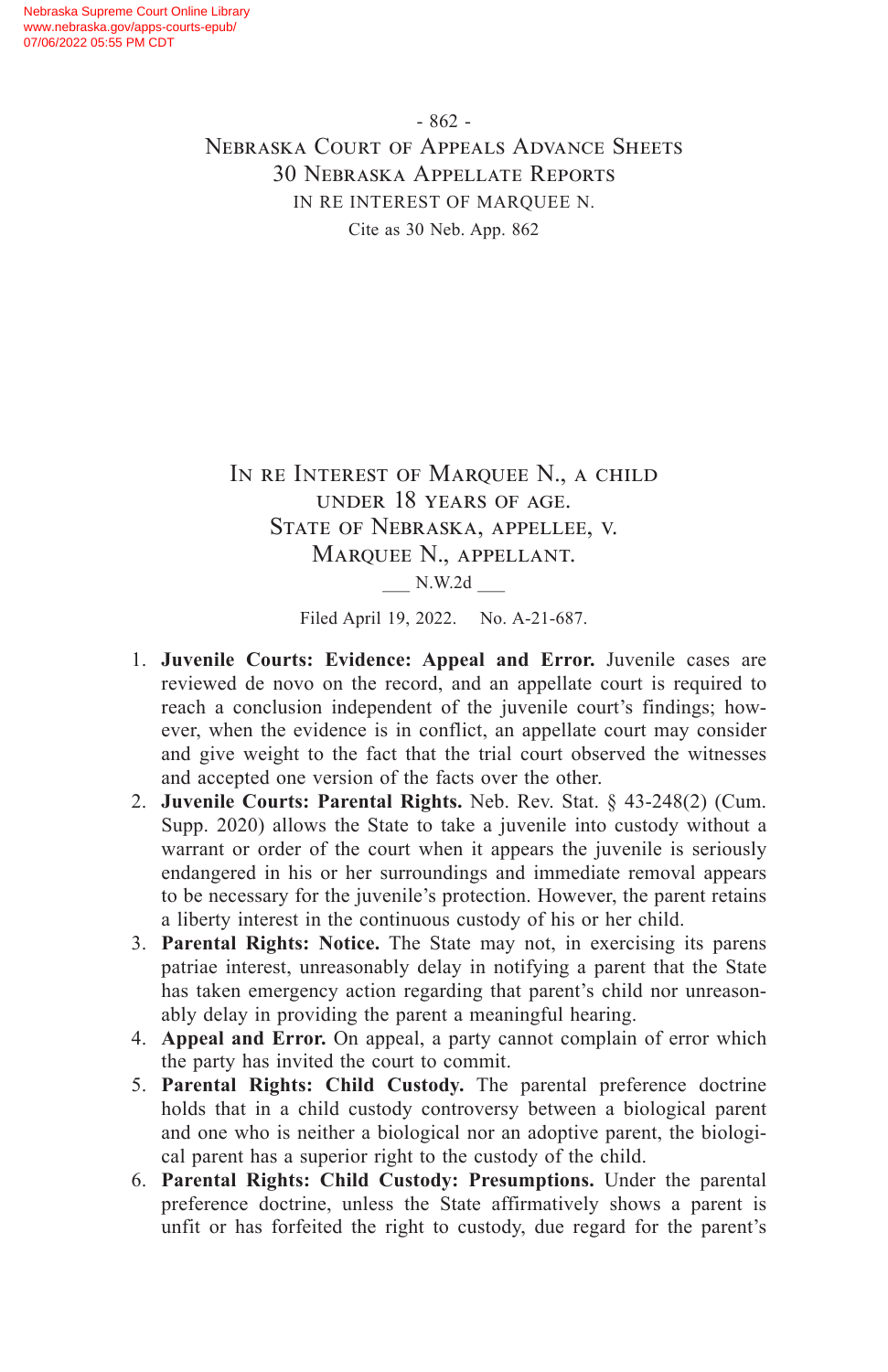natural right to the custody of a child requires that a parent be presumptively regarded as the proper guardian.

- 7. **Parental Rights: Child Custody: Proof.** Only exceptional circumstances involving proof of serious physical or psychological harm to the child or a substantial likelihood of such harm will negate the superior right of a fit parent who has not forfeited parental rights to custody under the parental preference doctrine.
- 8. **Juvenile Courts: Jurisdiction: Child Custody: Proof.** When the allegations of a petition for adjudication invoking the jurisdiction of the juvenile court are against one parent only, the State cannot deny the other parent's request for temporary physical custody in lieu of a foster care placement unless it pleads and proves by a preponderance of the evidence that the other parent is unfit or has forfeited custody or that there are exceptional circumstances involving serious physical or psychological harm to the child or a substantial likelihood of such harm.
- 9. **Parental Rights: Presumptions: Proof.** There is a rebuttable presumption that the best interests of a child are served by reuniting the child with his or her parent that is overcome only when the parent has been proved unfit.
- 10. **Child Custody: Parental Rights.** While the best interests of the child remain the lodestar of child custody disputes, a parent's superior right to custody must be given its due regard, and absent its negation, a parent retains the right to custody over his or her child.
- 11.  $\therefore$  A court may not deprive a parent of the custody of a child merely because the court reasonably believes that some other person could better provide for the child.
- 12. **Due Process: Notice.** Procedural due process generally requires that notice be given of such a nature as to reasonably convey the required information.
- 13. **Parental Rights: Child Custody: Notice.** In the context of denying parental preference in a placement decision during proceedings under Neb. Rev. Stat.  $\frac{1}{2}$  43-247(3)(a) (Reissue 2016), reasonable notice must include the factual bases for seeking to prove that the parent is unfit or has forfeited parental rights or that exceptional circumstances exist involving serious physical or psychological harm to the child or a substantial likelihood of such harm.
- 14. **Appeal and Error.** An appellate court is not obligated to engage in an analysis that is not necessary to adjudicate the case and controversy before it.
- 15. **Juvenile Courts: Jurisdiction: Parental Rights: Proof.** If the pleadings and evidence at the adjudication hearing do not justify a juvenile court's acquiring jurisdiction of a child, then the juvenile court has no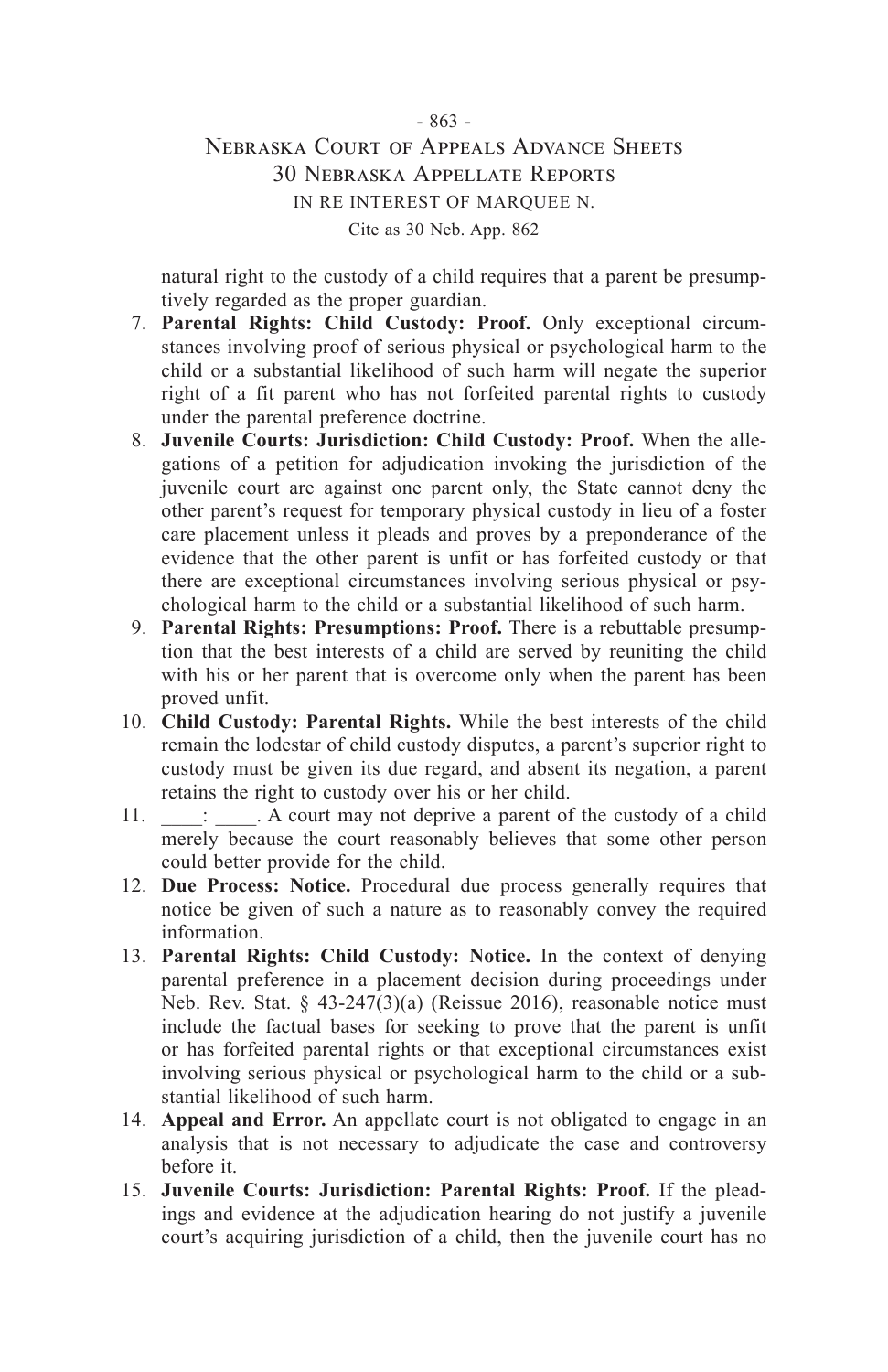jurisdiction, i.e., no power, to order a parent to comply with a rehabilitation plan, nor does the juvenile court have any power over the parent or child at the disposition hearing unless jurisdiction is alleged and proved by new facts at a new adjudication-disposition hearing.

- 16. **Juvenile Courts: Parental Rights.** After an adjudication under Neb. Rev. Stat. § 43-247(3)(a) (Reissue 2016) of the Nebraska Juvenile Code and before entering an order containing a rehabilitative plan for a parent, a juvenile court shall inform the juvenile's parent that the court may order a rehabilitative plan and thereafter shall hold an evidential hearing to determine reasonable provisions material to the parental plan's rehabilitative objective of correcting, eliminating, or ameliorating the situation or condition on which the adjudication has been obtained.
- $17. \_\_\_\_\_\_\$ . While there is no requirement that the juvenile court must institute a plan for rehabilitation of a parent, if it does, the rehabilitation plan must be conducted under the direction of the juvenile court and must be reasonably related to the plan's objective of reuniting parent with child.
- 18. **Juvenile Courts: Appeal and Error.** In analyzing the reasonableness of a plan ordered by a juvenile court, the question is whether a provision in the plan tends to correct, eliminate, or ameliorate the situation or condition on which the adjudication has been obtained. If it does not, a court-ordered plan is nothing more than a plan for the sake of a plan, devoid of corrective and remedial measures.

Appeal from the County Court for Lincoln County: Joel B. Jay, Judge. Vacated and remanded with directions.

Claire K. Bazata, of Berreckman & Bazata, P.C., L.L.O., for appellant.

Kortnei Smith, Deputy Lincoln County Attorney, for appellee.

PIRTLE, Chief Judge, and RIEDMANN and WELCH, Judges.

RIEDMANN, Judge.

### **INTRODUCTION**

Marquee N., Sr. (Marquee Sr.), appeals the order of the county court for Lincoln County, sitting as a juvenile court, which continued placement of his minor child outside the home, declining to place the child with Marquee Sr., and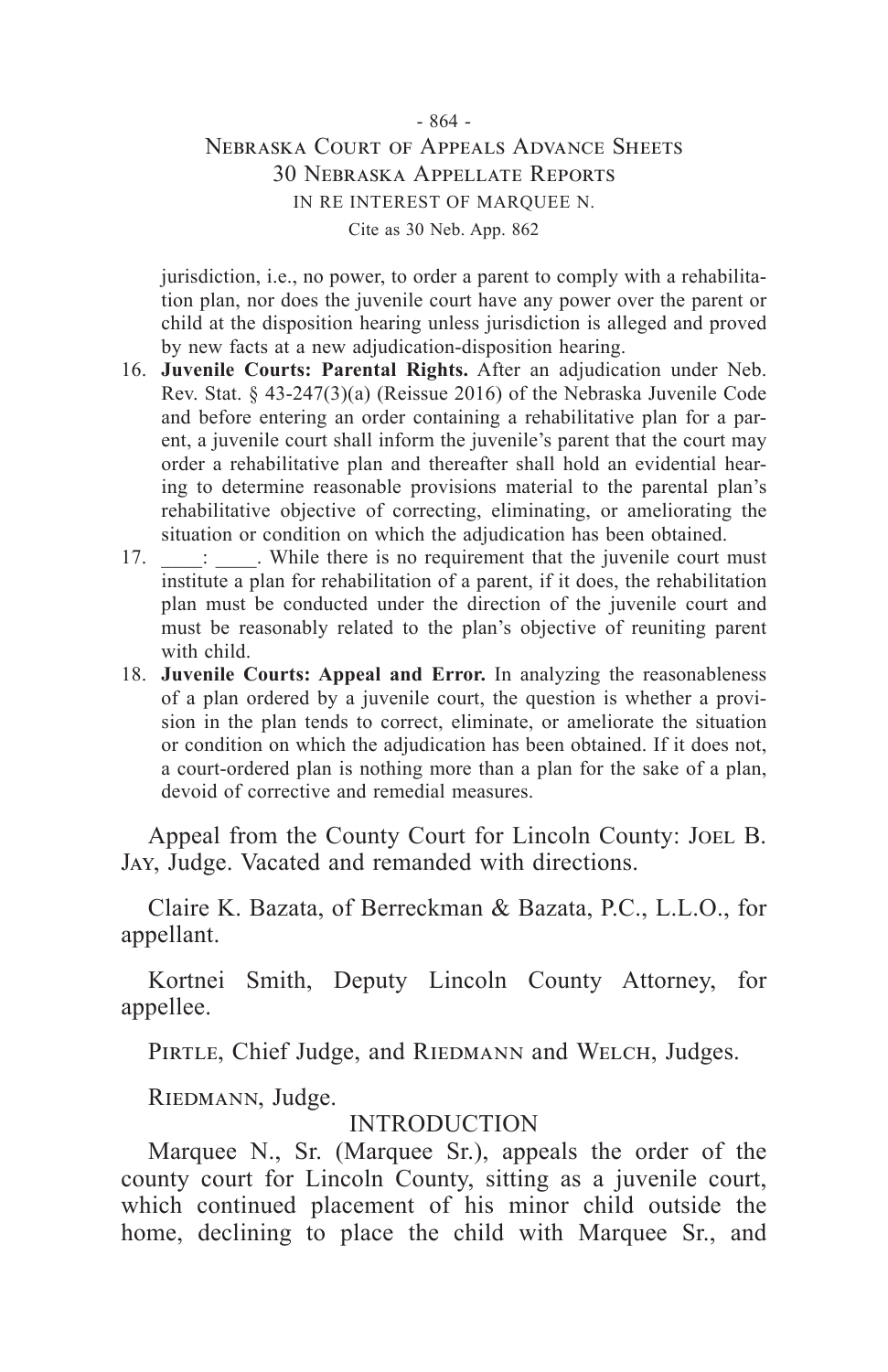ordered Marquee Sr. to participate in drug testing. Upon our de novo review of the record, we vacate the court's order declining placement with Marquee Sr. and remand the cause with directions for further proceedings. We further vacate the portion of the order requiring participation in drug testing at this time.

#### BACKGROUND

Marquee Sr. is the biological father of Marquee N., Jr. (Marquee Jr.), born in August 2015. On June 16, 2021, the State filed a petition seeking to adjudicate Marquee Jr. as a child under Neb. Rev. Stat. § 43-247(3)(a) (Reissue 2016). The petition alleged that on or about May 17 through June 16, Marquee Jr. was in a situation or engaged in an occupation dangerous to life or limb or injurious to his health or morals. That same day, the State filed an ex parte motion for temporary custody. The corresponding affidavit indicated that on May 17, the Nebraska Department of Health and Human Services (DHHS) received a report regarding the welfare of Marquee Jr. and his two siblings as it relates to their mother, Elizabeth C. The affidavit stated that a welfare check was conducted at Elizabeth's home on May 4 after law enforcement was contacted by Marquee Sr. who advised that he had been on a video visit with Marquee Jr. and observed marijuana on Elizabeth's kitchen table. Law enforcement responded to Elizabeth's home and found marijuana located on the kitchen table, where the children could access it. On June 7, Elizabeth took her children for hair follicle testing, and Marquee Jr.'s hair tested positive for methamphetamine and marijuana.

As to Marquee Sr., the affidavit alleged:

[Marquee] Sr. has a lengthy criminal history which includes convictions for  $3<sup>rd</sup>$  Degree Domestic Assault (1<sup>st</sup>) and 2nd Offense), Violation of Protection Order, and 3rd Degree Assault.

Both domestic assaults involved [Elizabeth] as the victim. During the first assault, [Elizabeth] was pregnant with Marquee Jr. During the second assault, which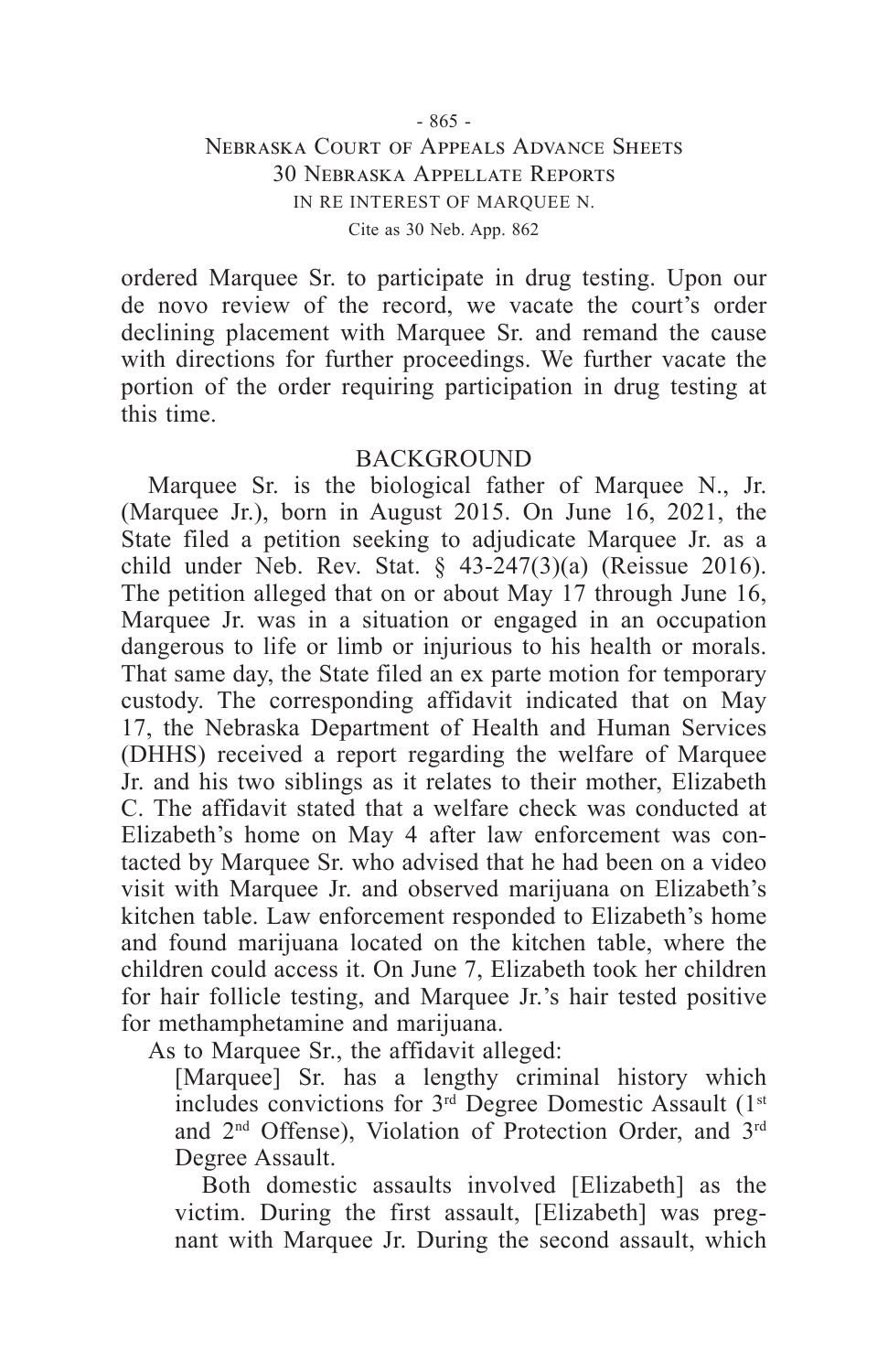occurred on July 6, 2016, [Marquee] Sr. punched [Elizabeth] repeatedly in the face while she was holding Marquee Jr. During the second assault, [Marquee] Sr. also slapped 4 year old [Marquee Jr.'s half sibling] in the face numerous times.

The juvenile court granted the ex parte motion, placing temporary custody of Marquee Jr. with DHHS. The order for temporary custody also ordered Marquee Sr. to submit to wearing a drug patch to be monitored by DHHS. A hearing was set for June 29, 2021.

At the hearing, the court advised Marquee Sr. of his rights, and he entered a denial to the allegations in the petition. He also requested a hearing on the continued detention and placement of Marquee Jr. A hearing was initially scheduled for July 9, but Marquee Sr. filed a motion to continue it because he needed additional time to obtain necessary evidence for the hearing. The matter was continued to August 4.

At the outset of the August 4, 2021, hearing, the parties clarified that the matter would proceed as a contested detention hearing with Marquee Sr. requesting that Marquee Jr. be placed in his home. The court received into evidence at the hearing an order dated June 28, 2021, from the district court for Lincoln County in a paternity case involving Marquee Sr. and Elizabeth. The district court's order sets forth the relevant procedural history, relating that in April 2017, the court entered a judgment of paternity, adjudicating Marquee Sr. as the biological father of Marquee Jr., awarded custody to Elizabeth subject to reasonable visitation of Marquee Sr., and ordered Marquee Sr. to pay child support. The June 28 order was entered in response to Elizabeth's motion to identify specific parenting time for Marquee Sr., which the district court granted, awarding him the first and third weekends of every month from Friday evening until Sunday evening and extended summer parenting time. The district court recognized, however, that between the time of trial on Elizabeth's motion in its case and entry of its order, the juvenile court had become involved with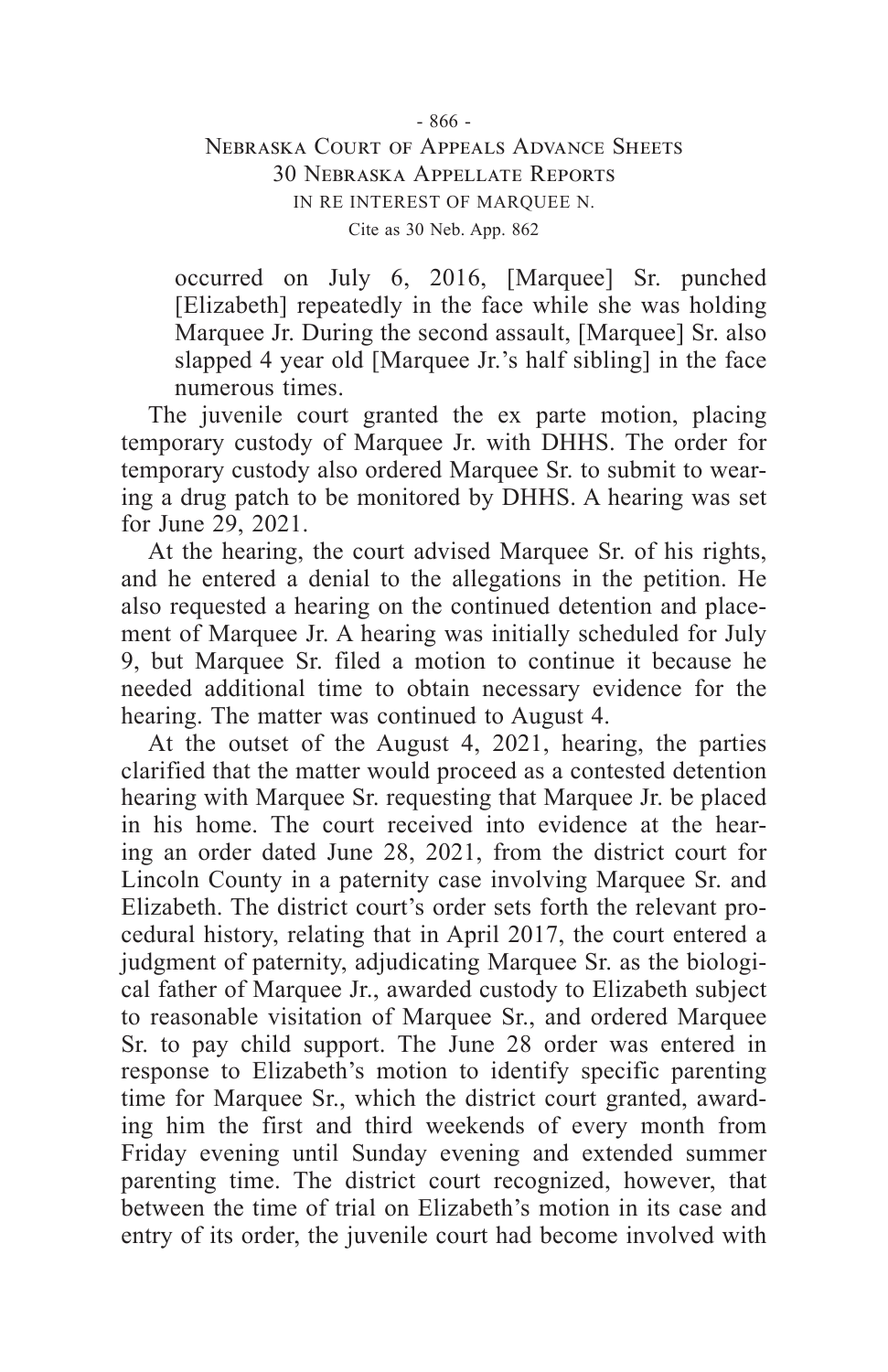the family; therefore, it stayed its order specifying parenting time pending the conclusion of the juvenile court action.

The DHHS initial assessment worker testified at the detention hearing that after Marquee Jr. was removed from Elizabeth's care, he inquired into placing him with Marquee Sr. At that time, however, there was an active protection order barring Marquee Sr. from the address he provided as his residence, and the alternative address he provided was a homeless shelter. The initial assessment worker explained that consequently, he was initially unable to place Marquee Jr. with Marquee Sr. The court received into evidence at the detention hearing a certified copy of a July 15, 2021, order from the district court for Lancaster County dismissing the protection order that had been issued against Marquee Sr. on February 5. Thus, at the time of the detention hearing on August 4, there was not an active protection order against Marquee Sr.

The initial assessment worker also explained that his background check on Marquee Sr. revealed two prior DHHS intakes involving domestic violence and a third intake that was not investigated. The first intake occurred in 2011 and was agency substantiated. The second intake involved the incident reported in the affidavit alleging that Marquee Sr. assaulted Elizabeth while she was holding Marquee Jr. The initial assessment worker acknowledged, however, that this intake, which occurred in 2016, was determined to be unfounded, meaning there was not enough evidence to support a finding by a preponderance of the evidence that the allegations were true.

As far as Marquee Sr.'s criminal history, the initial assessment worker testified that "there was domestic violence on his criminal history" and confirmed that Marquee Sr. has had convictions for domestic violence in the past. The initial assessment worker also found that three prior protection orders had been acquired against Marquee Sr.

The current DHHS caseworker, who took over the case from the initial assessment worker in July 2021, testified that Marquee Sr. has "multiple charges related to drugs and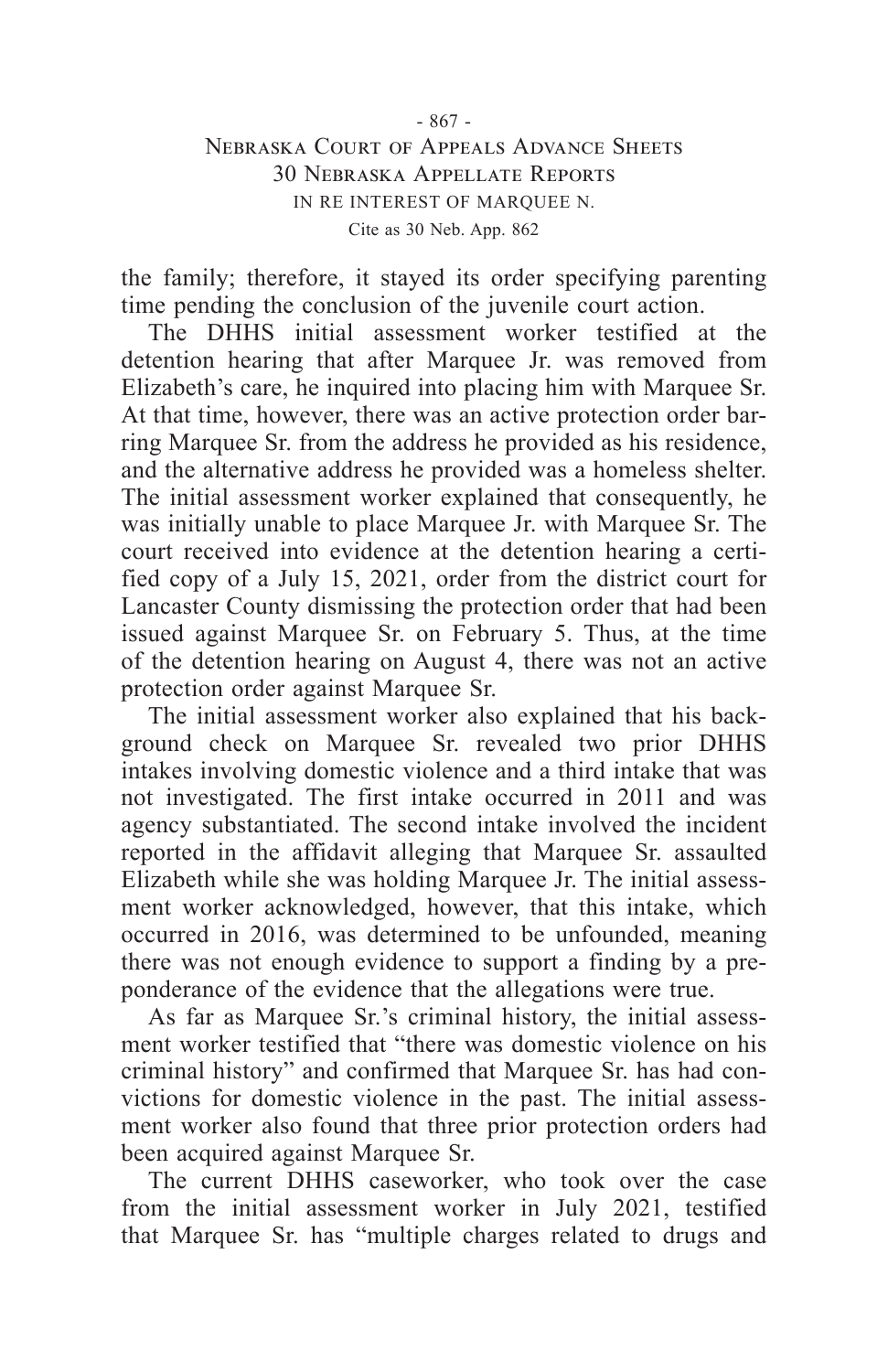alcohol or possession" on his record, but that the most recent charge was in 2009 for possession of marijuana and open alcohol container. She was asked whether that 12-year-old charge was concerning enough to require that Marquee Sr. wear a drug patch. She responded that Marquee Sr. was notified he could complete an "urgent needs assessment" and that to her knowledge, he had not done so, and without an urgent needs assessment to provide updated information, she affirmed that "it would be concerning at this time to me, yes." She acknowledged that she had no recent allegations or information about current drug use by Marquee Sr. The initial assessment worker likewise testified that he had not asked Marquee Sr. about any drug or alcohol use and confirmed that the allegations in the petition were solely against Elizabeth and did not relate to Marquee Sr. When the initial assessment worker was asked about requiring drug patch testing for Marquee Sr., he explained that "[w]hen children are removed due to drugs in the home, all parents [are] put on patch testing."

After Marquee Jr. was removed from Elizabeth's care, he was placed with his two half siblings in the home of his maternal grandmother. The initial assessment worker acknowledged that since the time of removal, he had not visited Marquee Sr.'s home, had not sent any other workers to visit the home, and had not made contact with Marquee Sr.'s live-in fiance. He also had not completed a safety assessment on Marquee Sr. because the allegations in the case related solely to Elizabeth.

The current caseworker also admitted that she had not talked to Marquee Sr. in person or on the phone, had not spoken to his fiance, had not asked a courtesy worker to visit him or interview him, had not spoken to anyone in his family, and was unaware whether he was employed. Nevertheless, she opined that she would not even recommend allowing Marquee Sr. in-person visits with Marquee Jr. until she could speak with Marquee Sr. "and discuss his case as far as his family strengths and needs assessment, which would help build [the] case plan." In addition, both she and the initial assessment worker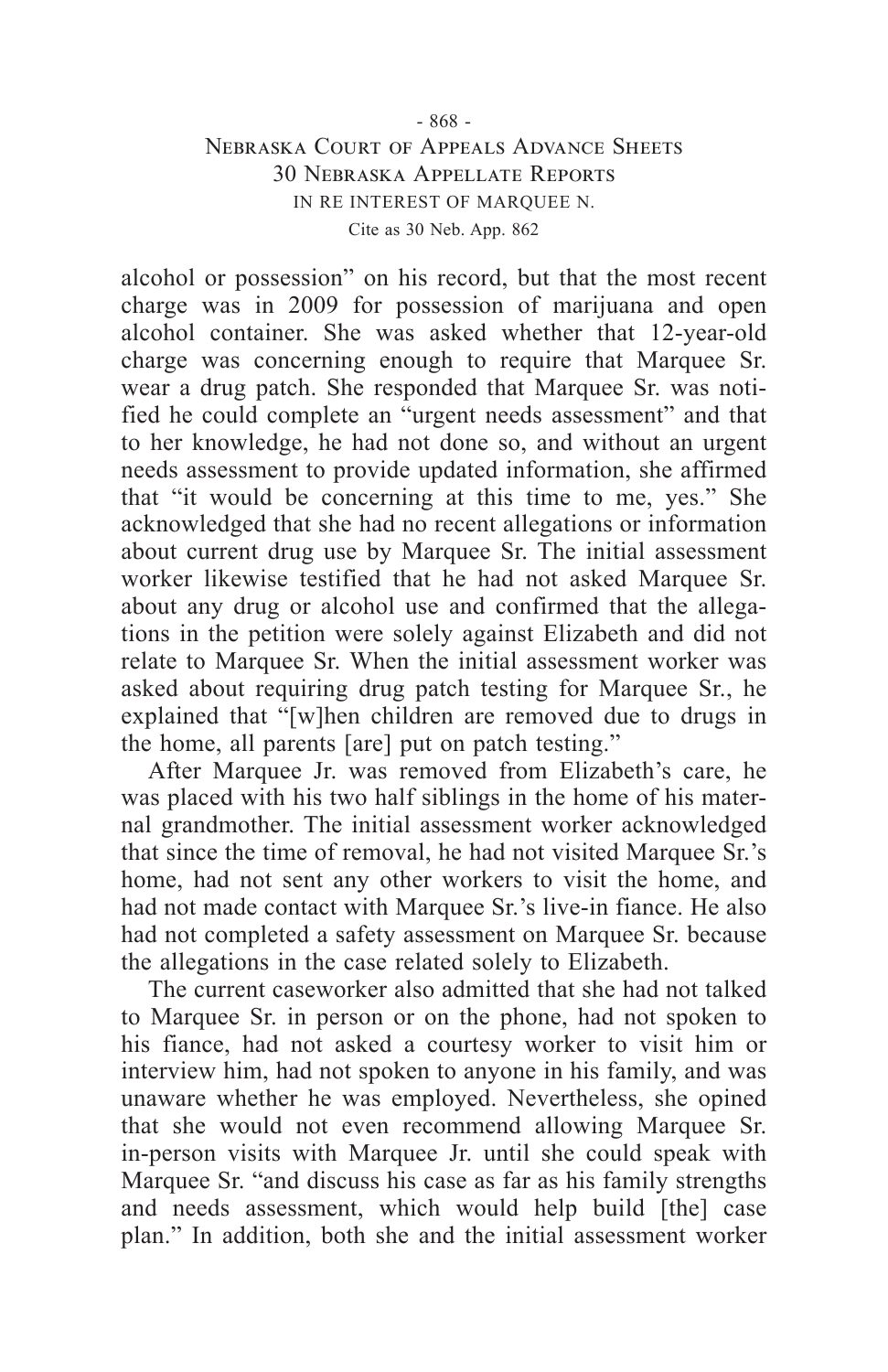opined that placing Marquee Jr. with Marquee Sr. was not in the child's best interests at that time.

In an order filed that same day, the juvenile court found that Marquee Jr.'s care, custody, and control should continue with DHHS for out-of-home placement. The court ordered Marquee Sr. to begin drug patch testing and to complete an urgent needs assessment. Marquee Sr. was awarded supervised visitation with Marquee Jr. In an order dated August  $10$ , 2021, the court found that reasonable efforts had been made to return Marquee Jr. to his home and that it would be in his best interests that he be placed in the care, custody, and control of DHHS, and it ordered that he remain in his current foster placement. Marquee Sr. appeals.

During the pendency of the appeal, the State filed a motion to dismiss the appeal as moot because Marquee Jr. had been placed with Elizabeth, over Marquee Sr.'s objection. We denied the motion to dismiss. Counsel for Marquee Sr. confirmed at oral argument that Marquee Jr. was currently placed with Elizabeth.

#### ASSIGNMENTS OF ERROR

Marquee Sr. assigns, renumbered, that the juvenile court erred in (1) failing to timely hold an evidentiary hearing regarding the removal of Marquee Jr. in violation of Marquee Sr.'s right to due process, (2) failing to return Marquee Jr. to him when no allegations had been made regarding his care of the child, (3) finding that reasonable efforts had been made to preserve and reunify the family, and (4) failing to afford him due process prior to ordering him to submit to wearing a drug test patch.

#### STANDARD OF REVIEW

[1] Juvenile cases are reviewed de novo on the record, and an appellate court is required to reach a conclusion independent of the juvenile court's findings; however, when the evidence is in conflict, an appellate court may consider and give weight to the fact that the trial court observed the witnesses and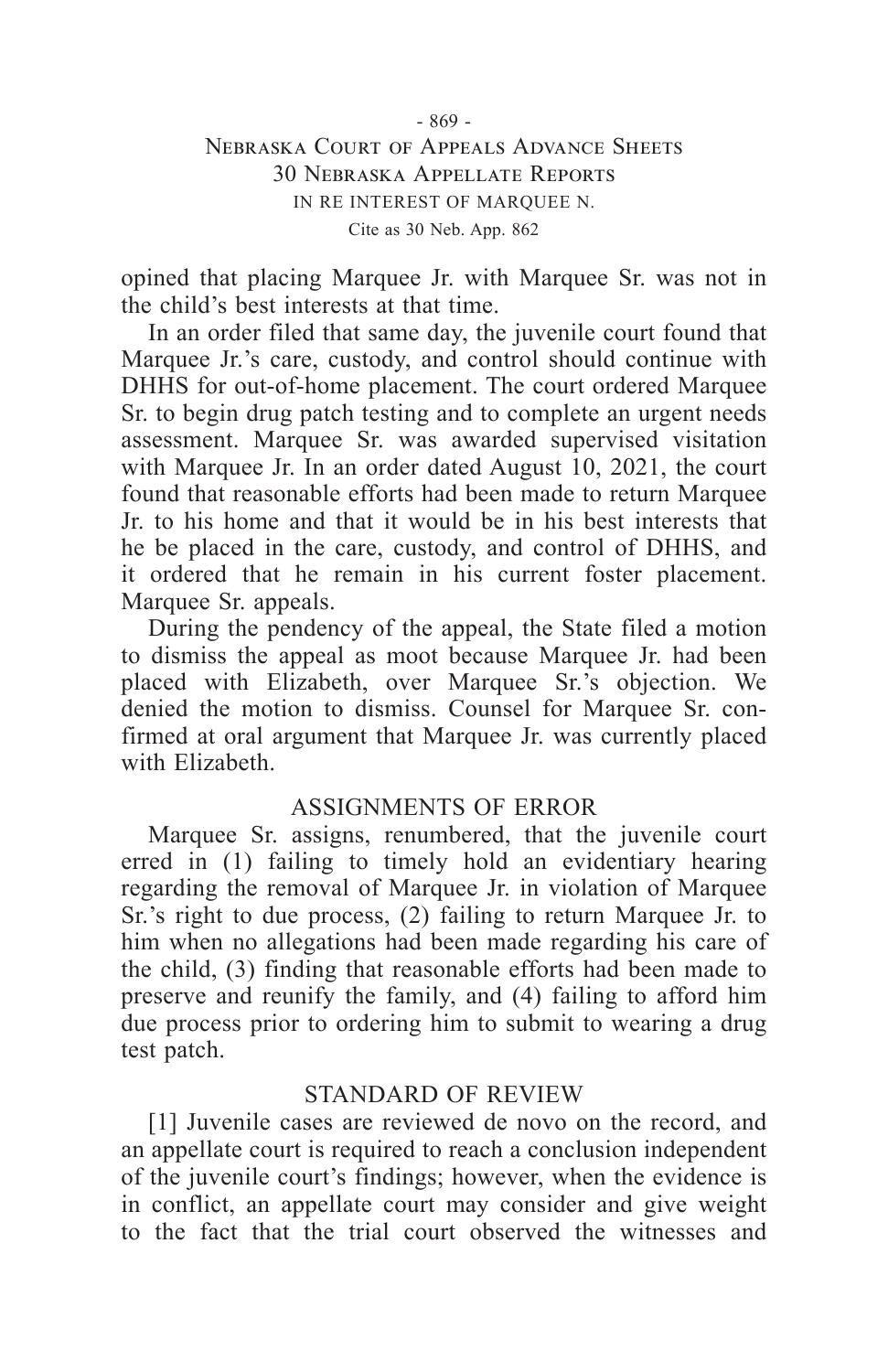#### - 870 -

### Nebraska Court of Appeals Advance Sheets 30 Nebraska Appellate Reports IN RE INTEREST OF MARQUEE N. Cite as 30 Neb. App. 862

accepted one version of the facts over the other. *In re Interest of A.A. et al.*, 307 Neb. 817, 951 N.W.2d 144 (2020).

### ANALYSIS

*Timeliness of Initial Hearing.*

Marquee Sr. assigns that the juvenile court failed to timely hold an evidentiary hearing regarding the continued detention of Marquee Jr. in violation of Marquee Sr.'s right to due process. Because the hearing date was continued upon Marquee Sr.'s request, we find no error in its timeliness.

[2,3] Neb. Rev. Stat. § 43-248(2) (Cum. Supp. 2020) allows the State to take a juvenile into custody without a warrant or order of the court when it appears the juvenile "is seriously endangered in his or her surroundings and immediate removal appears to be necessary for the juvenile's protection." However, the parent retains a liberty interest in the continuous custody of his or her child. *In re Interest of Kane L. & Carter L.*, 299 Neb. 834, 910 N.W.2d 789 (2018). An ex parte order authorizing temporary custody with DHHS is permitted because of its short duration and the requirement of further action by the State before custody can be continued. *Id*. But the State may not, in exercising its parens patriae interest, unreasonably delay in notifying a parent that the State has taken emergency action regarding that parent's child nor unreasonably delay in providing the parent a meaningful hearing. *Id*. Therefore, following the issuance of an ex parte order for temporary immediate custody, a prompt detention hearing is required in order to protect the parent against the risk of an erroneous deprivation of his or her parental interests. *Id*. At the detention hearing, the State must prove by a preponderance of the evidence that continuation of the juvenile in his or her home would be contrary to the juvenile's welfare. See *In re Interest of R.G.*, 238 Neb. 405, 470 N.W.2d 780 (1991), *disapproved on other grounds, O'Connor v. Kaufman*, 255 Neb. 120, 582 N.W.2d 350 (1998).

In *In re Interest of R.G., supra*, the Nebraska Supreme Court recognized that parents have a due process right to be free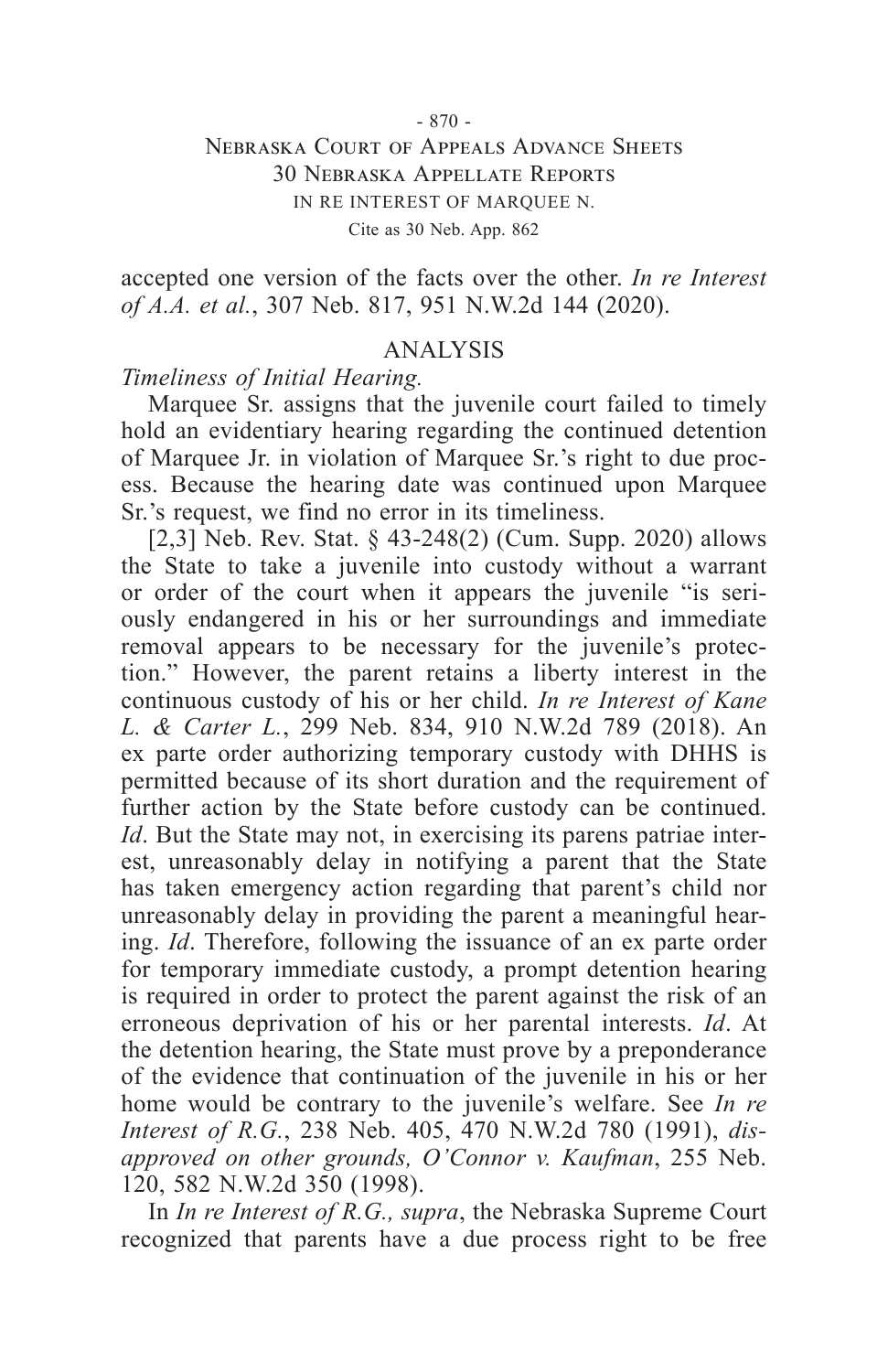from an unreasonable delay in providing the parents a meaningful hearing after an ex parte order for immediate custody is filed. The court concluded that the mother's due process rights were not violated by a 14-day delay between the entry of an ex parte order and that of a detention order when she was given an opportunity to be heard at the detention hearing and was allowed to visit her children in the interim. But the court cautioned that this 14-day delay between the ex parte order and detention hearing was "on the brink of unreasonableness." *Id*. at 423, 470 N.W.2d at 792.

In the present case, the ex parte temporary detention order was entered on June 16, 2021, and the initial appearance occurred on June 29. At that time, however, the juvenile court declined to hold an evidentiary hearing and set the matter to receive evidence related to continued detention and placement of Marquee Jr. for July 9. Thus, the court did not intend to hold an evidentiary detention hearing until 23 days after the ex parte order was entered. This is 9 days beyond the timeframe the Supreme Court labeled the "brink of unreasonableness."

[4] However, the July 9, 2021, hearing was continued to August 4 on Marquee Sr.'s motion. He asked for a continuance because he needed additional time to obtain evidence necessary for the hearing. On appeal, a party cannot complain of error which the party has invited the court to commit. *Mahlendorf v. Mahlendorf*, 308 Neb. 202, 952 N.W.2d 923 (2021). Because Marquee Sr. asked that the hearing be continued, we cannot predicate error on its timeliness.

### *Placement of Marquee Jr. and Reasonable Efforts.*

Marquee Sr. argues that the juvenile court erred in refusing to place Marquee Jr. with him because the State failed to affirmatively show that he was unfit. We agree that the State failed to meet its burden of proving that he was unfit. Therefore, the parental preference doctrine required that the court place Marquee Jr. with Marquee Sr.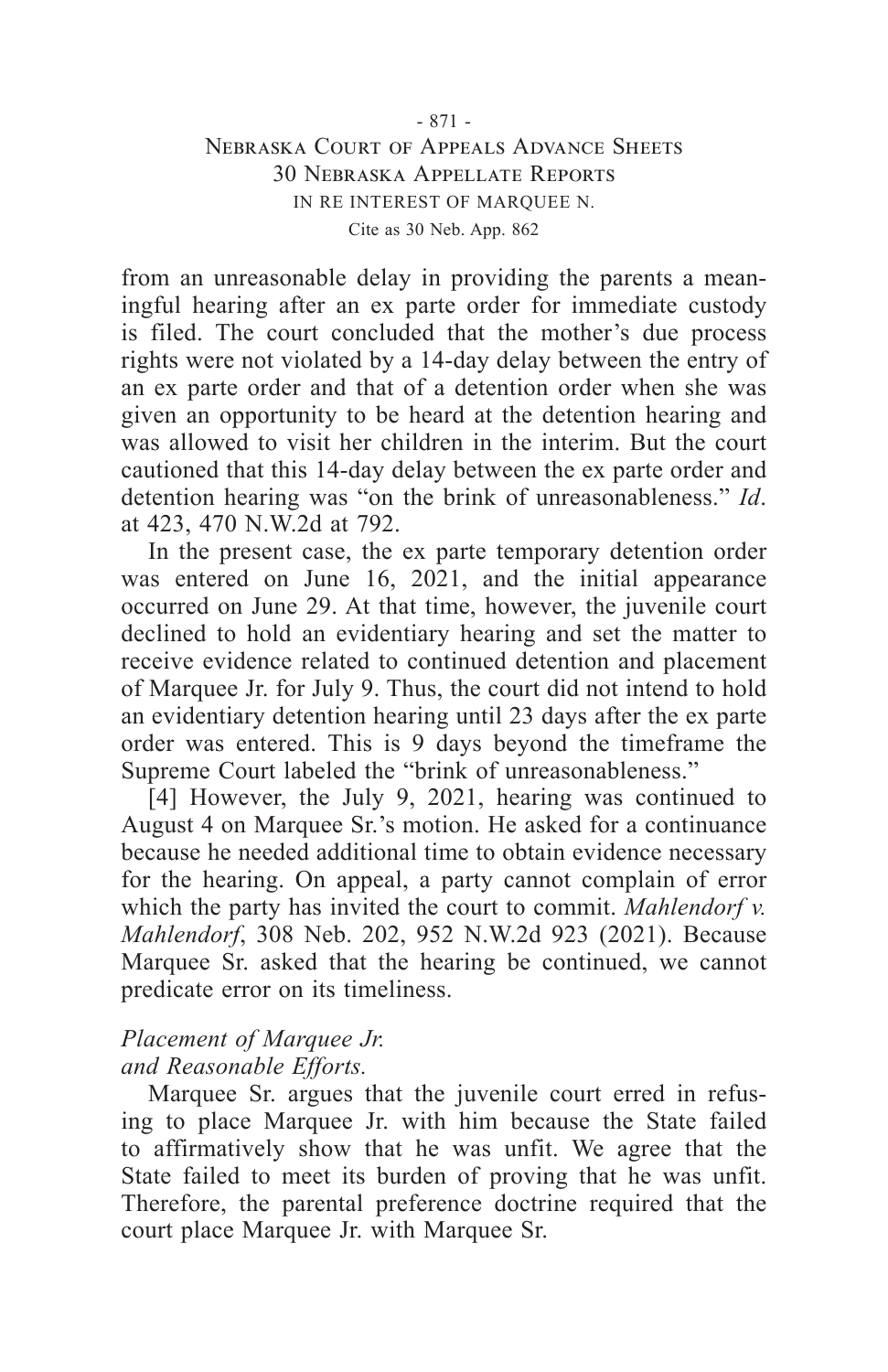[5-7] The Supreme Court has held in situations where a child is removed from one parent's home pursuant to the juvenile code that the juvenile court's discretion regarding placement pending disposition is limited by Nebraska's "'parental preference doctrine,'" which governs the rights of the other parent against whom no allegations have been made. *In re Interest of A.A. et al.*, 307 Neb. 817, 845, 951 N.W.2d 144, 167 (2020). The parental preference doctrine holds that in a child custody controversy between a biological parent and one who is neither a biological nor an adoptive parent, the biological parent has a superior right to the custody of the child. *Id*. Under the parental preference doctrine, unless the State affirmatively shows a parent is unfit or has forfeited the right to custody, due regard for the parent's natural right to the custody of a child requires that a parent be presumptively regarded as the proper guardian. *Id*. Only exceptional circumstances involving proof of serious physical or psychological harm to the child or a substantial likelihood of such harm will negate the superior right of a fit parent who has not forfeited parental rights to custody under the parental preference doctrine. *Id*.

[8] Our case law is clear that when the allegations of a petition for adjudication invoking the jurisdiction of the juvenile court are against one parent only, the State cannot deny the other parent's request for temporary physical custody in lieu of a foster care placement unless it pleads and proves by a preponderance of the evidence that the other parent is unfit or has forfeited custody or that there are exceptional circumstances involving serious physical or psychological harm to the child or a substantial likelihood of such harm. *Id*. But see, *In re Interest of Lakota Z. & Jacob H.*, 282 Neb. 584, 804 N.W.2d 174 (2011) (requiring clear and convincing evidence that biological or adoptive parent either is unfit or has forfeited his or her right to custody in proceeding to terminate guardianship); *In re Guardianship of D.J.*, 268 Neb. 239, 682 N.W.2d 238 (2004) (parental unfitness must be shown by clear and convincing evidence to overcome parental preference principle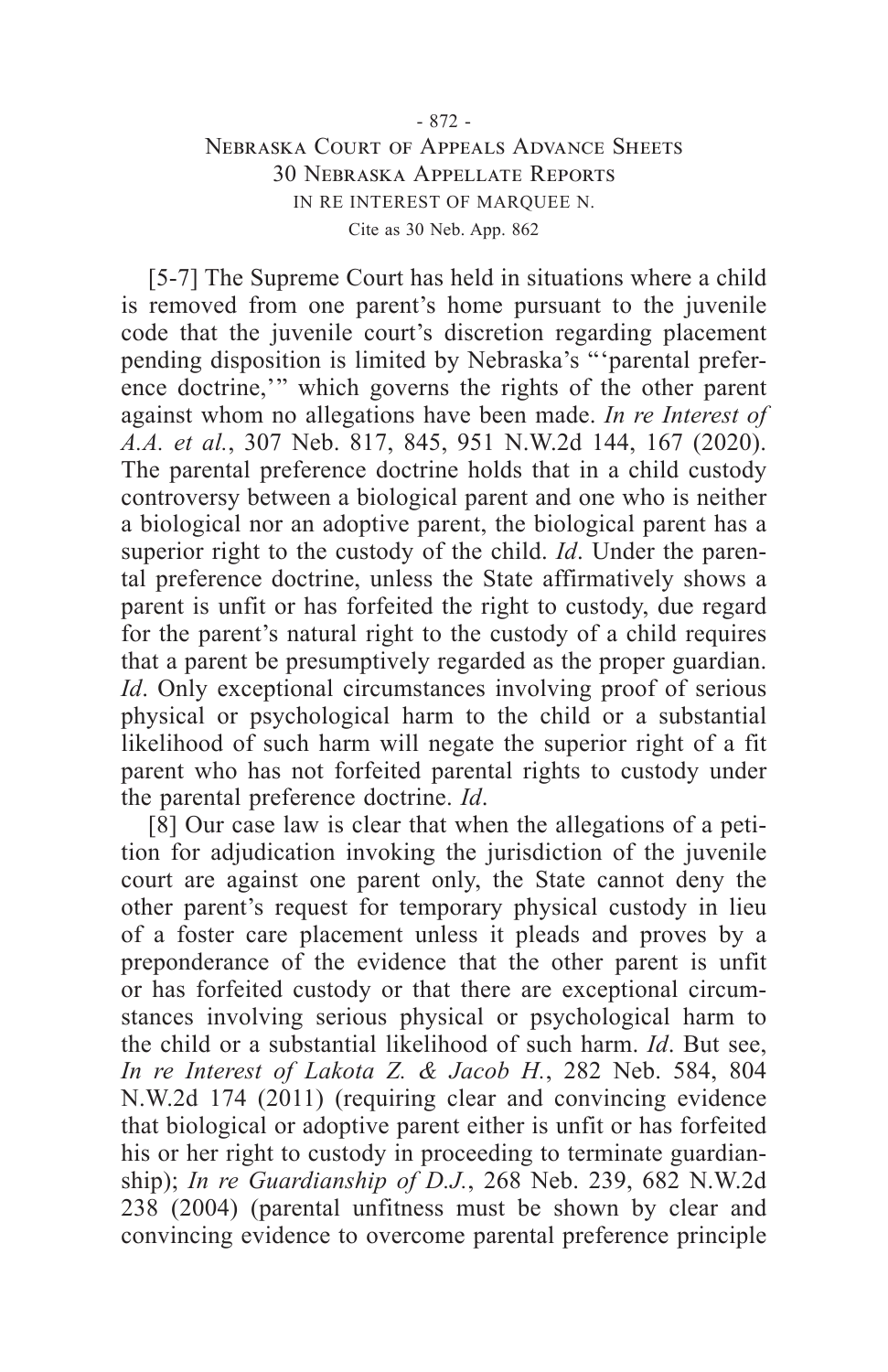in proceeding to terminate guardianship). There are no allegations in the present case that Marquee Sr. forfeited his right to custody or that there are any of the requisite exceptional circumstances. Therefore, the State was required to prove that Marquee Sr. was unfit in order to deprive him of the custody of his child.

We note that at the detention hearing, the State placed its focus on Marquee Jr.'s best interests. Both the initial assessment worker and current caseworker opined that placing Marquee Jr. with Marquee Sr. at that time was not in the child's best interests, and in its arguments to the court, the guardian ad litem likewise expressed concern about moving the child from his current placement with his grandmother and siblings, arguing that allowing Marquee Jr. to remain in his current placement was in his best interests. However, this type of analysis does not come into play until after there has been a finding of parental unfitness or forfeiture. See *In re Interest of Lakota Z. & Jacob H., supra*.

[9] Although the name of the best interests of the child standard may invite a different intuitive understanding, the standard does not require simply that a determination be made that one environment or set of circumstances is superior to another. *Id*. Rather, the best interests standard is subject to the overriding recognition that the relationship between parent and child is constitutionally protected. *Id*. There is a rebuttable presumption that the best interests of a child are served by reuniting the child with his or her parent that is overcome only when the parent has been proved unfit. *Id*. Based on the idea that fit parents act in the best interests of their children, this presumption is overcome only when the parent has been proved unfit or there has been a forfeiture. See *id*.

[10,11] Additionally, while the best interests of the child remain the lodestar of child custody disputes, a parent's superior right to custody must be given its due regard, and absent its negation, a parent retains the right to custody over his or her child. *In re Guardianship of D.J., supra*. In other words,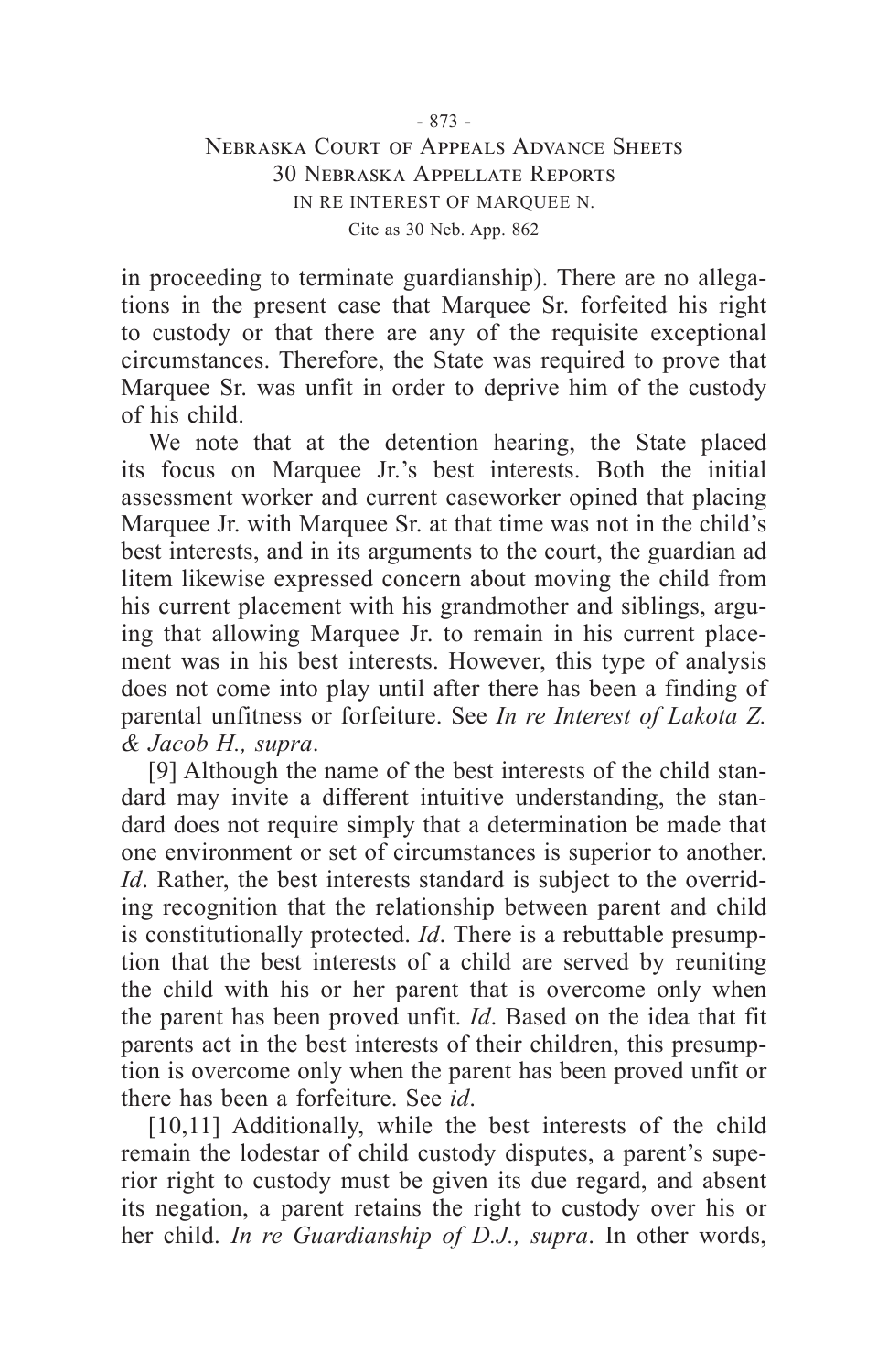a parent retains the right to custody unless it is proved that the parent is unfit or has forfeited his or her right to custody. A court may not deprive a parent of the custody of a child merely because the court reasonably believes that some other person could better provide for the child. *In re Interest of Lilly S. & Vincent S.*, 298 Neb. 306, 903 N.W.2d 651 (2017). Stated another way, "the fact that the State considers certain prospective adoptive parents 'better' [does not] overcome the constitutionally required presumption that reuniting with [a parent] is best." *In re Interest of Xavier H.*, 274 Neb. 331, 350, 740 N.W.2d 13, 26 (2007). The court has never deprived a parent of the custody of a child merely because on financial or other grounds a stranger might better provide. *Id*.

Thus, in the instant case, the initial question is not whether the child's best interests are served by remaining in his current placement because it would be "better" for him, but, rather, whether the presumption that his best interests are served by reuniting with Marquee Sr. has been rebutted by sufficient evidence that Marquee Sr. is unfit. See *id.* As noted above, there are no allegations that Marquee Sr. forfeited his right to custody, and the juvenile court made no such finding. Accordingly, we must determine whether the State presented sufficient evidence to prove that he was unfit.

[12,13] Prior to the evidentiary detention hearing, however, the State was required to give Marquee Sr. notice that it was challenging his fitness. Procedural due process generally requires that notice be given of such a nature as to reasonably convey the required information. *In re Interest of A.A. et al.*, 307 Neb. 817, 951 N.W.2d 144 (2020). In the context of denying parental preference in a placement decision during proceedings under  $\S$  43-247(3)(a), reasonable notice must include the factual bases for seeking to prove that the parent is unfit or has forfeited parental rights or that exceptional circumstances exist involving serious physical or psychological harm to the child or a substantial likelihood of such harm. *In re Interest of A.A. et al., supra*. While as to the parent from whose home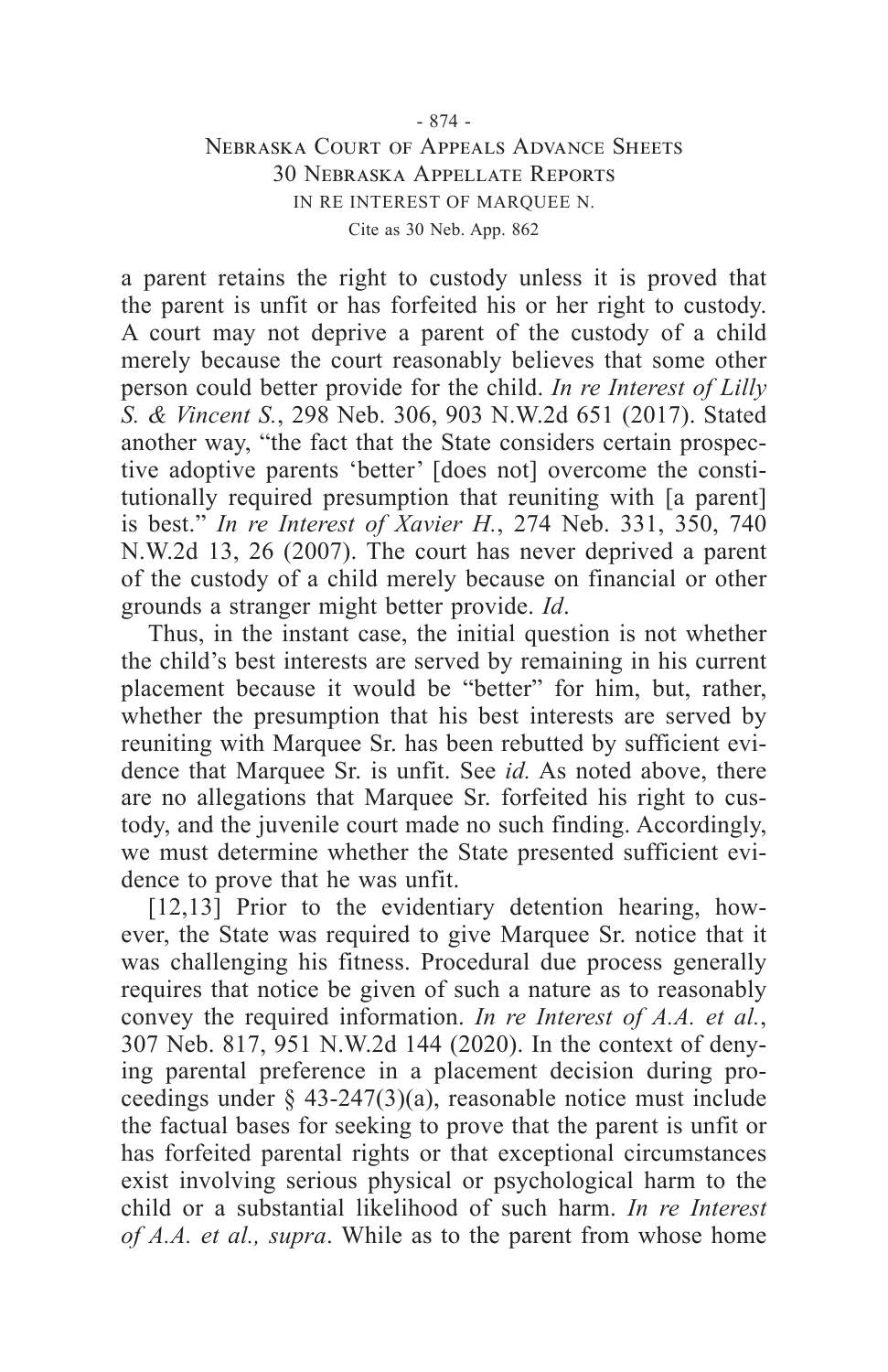the child was removed, such notice is ordinarily contained in the petition for adjudication, allegations as to the fault or habits of the custodial parent do not operate to give notice to the noncustodial parent that the State seeks to rebut that parent's right to parental preference in its placement decisions. *Id*.

Here, the petition did not assert any allegations of unfitness against Marquee Sr.; rather, the allegations were vague and general, but the parties understood that they related only to drug possession and use by Elizabeth. The initial assessment worker confirmed this at the detention hearing. Therefore, the petition itself did not place Marquee Sr. on notice that the State intended to rebut the presumption of his parental fitness.

In his brief, Marquee Sr. relays information contained in the affidavit the State filed in support of the ex parte temporary detention order. We note that a copy of this affidavit was offered and received into evidence at a July 6, 2021, hearing, but the record establishes that neither Marquee Sr. nor his counsel were present at the hearing because the issues being addressed related solely to Elizabeth. Despite this, because Marquee Sr. relies on the affidavit in his arguments as to this issue, we assume he received a copy of it prior to the detention hearing, and we assume, without deciding, that this was sufficient to place him on notice that the State was seeking to prove that he was unfit for placement of Marquee Jr. Because reasonable notice must include the factual bases for seeking to prove that the parent is unfit, the grounds upon which the State could establish Marquee Sr.'s unfitness were limited to those raised in the affidavit.

The affidavit alleged that Marquee Sr. "has a lengthy criminal history," including convictions for domestic assault, violation of a protection order, and third degree assault. It further alleged that both domestic assaults involved Elizabeth as the victim and that during the first assault, she was pregnant with Marquee Jr. The affidavit asserted that during the second assault, Marquee Sr. punched Elizabeth repeatedly in the face while she was holding Marquee Jr. and also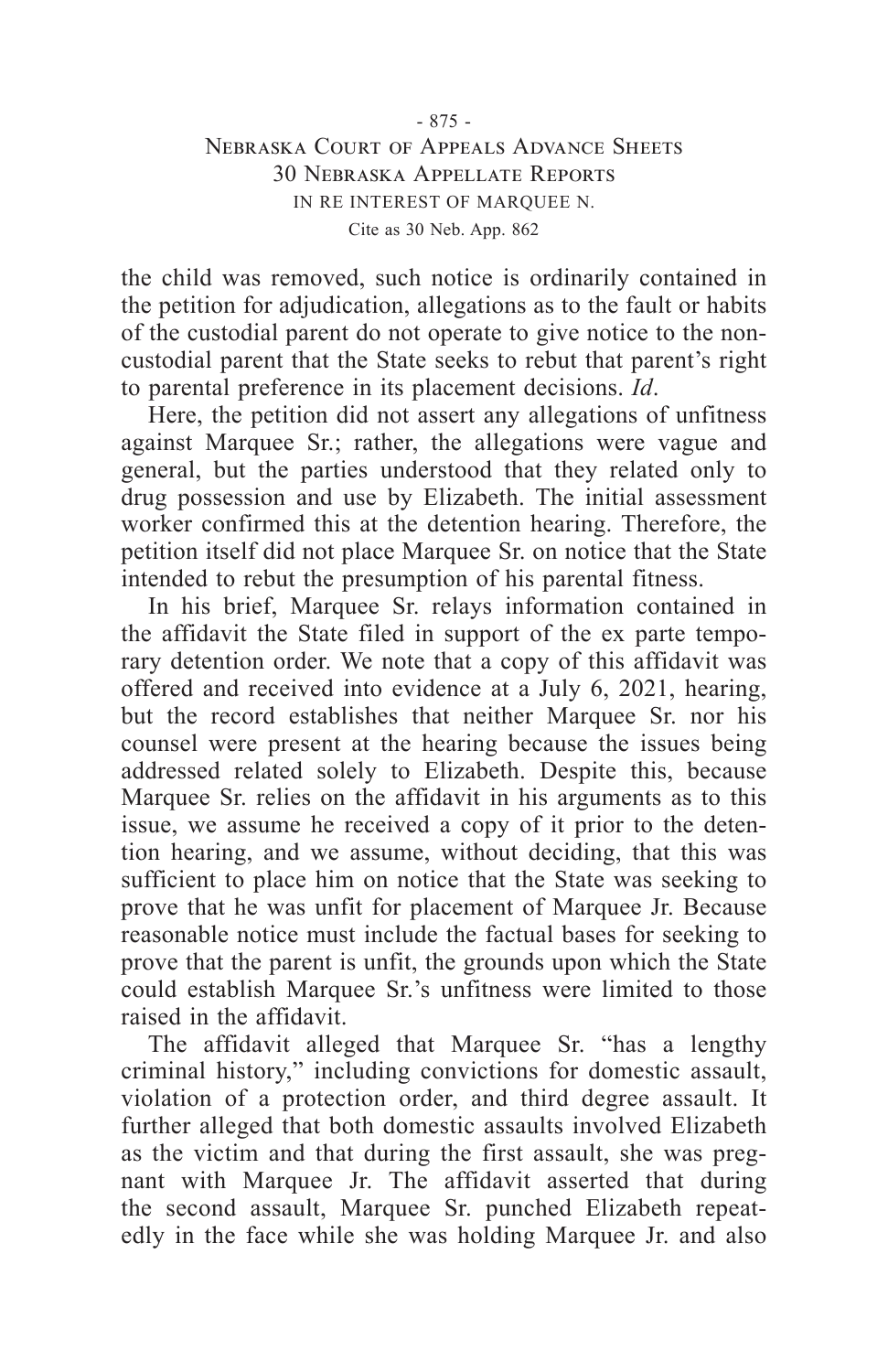slapped Marquee Jr.'s then 4-year-old sibling. From this language, we conclude that the State was limited to proving that Marquee Sr. was unfit due to his criminal history of assaultive behavior.

As to the specific allegations contained in the affidavit, evidence was offered to support only generalized past domestic violence convictions. No evidence was offered to support the allegation that Marquee Sr. had specifically been convicted of third degree domestic assault (first and second offense), violation of a protection order, or third degree assault.

The evidence regarding Marquee Sr.'s domestic assault convictions came from the initial assessment worker who testified that "there was domestic violence on his criminal history," and he confirmed that Marquee Sr. "has had convictions for domestic violence in the past." No additional information such as dates of any convictions, specific crimes, or number of offenses was offered.

Although the affidavit provided detail regarding "[b]oth domestic assaults" which we presume relate to the allegation of a conviction for "3<sup>rd</sup> Degree Domestic Assault (1<sup>st</sup> and 2<sup>nd</sup> Offense)," no evidence of a conviction was offered. Rather, the initial assessment worker explained that his background check on Marquee Sr. revealed two prior intakes to DHHS that alleged domestic violence, but only one was agency substantiated. That incident occurred in 2011, before either Marquee Jr. or his siblings were born and is not referenced in the affidavit. The other intake to DHHS was described in the affidavit as one of the domestic assaults, and the affidavit reported that Marquee Sr. assaulted Elizabeth while she was holding Marquee Jr. in 2016. The initial assessment worker explained, however, that this intake was determined to be unfounded, meaning there was not enough evidence to support a finding by a preponderance of the evidence that the allegations were true. No evidence was provided as to the "first assault" described in the affidavit which allegedly occurred when Elizabeth was pregnant with Marquee Jr.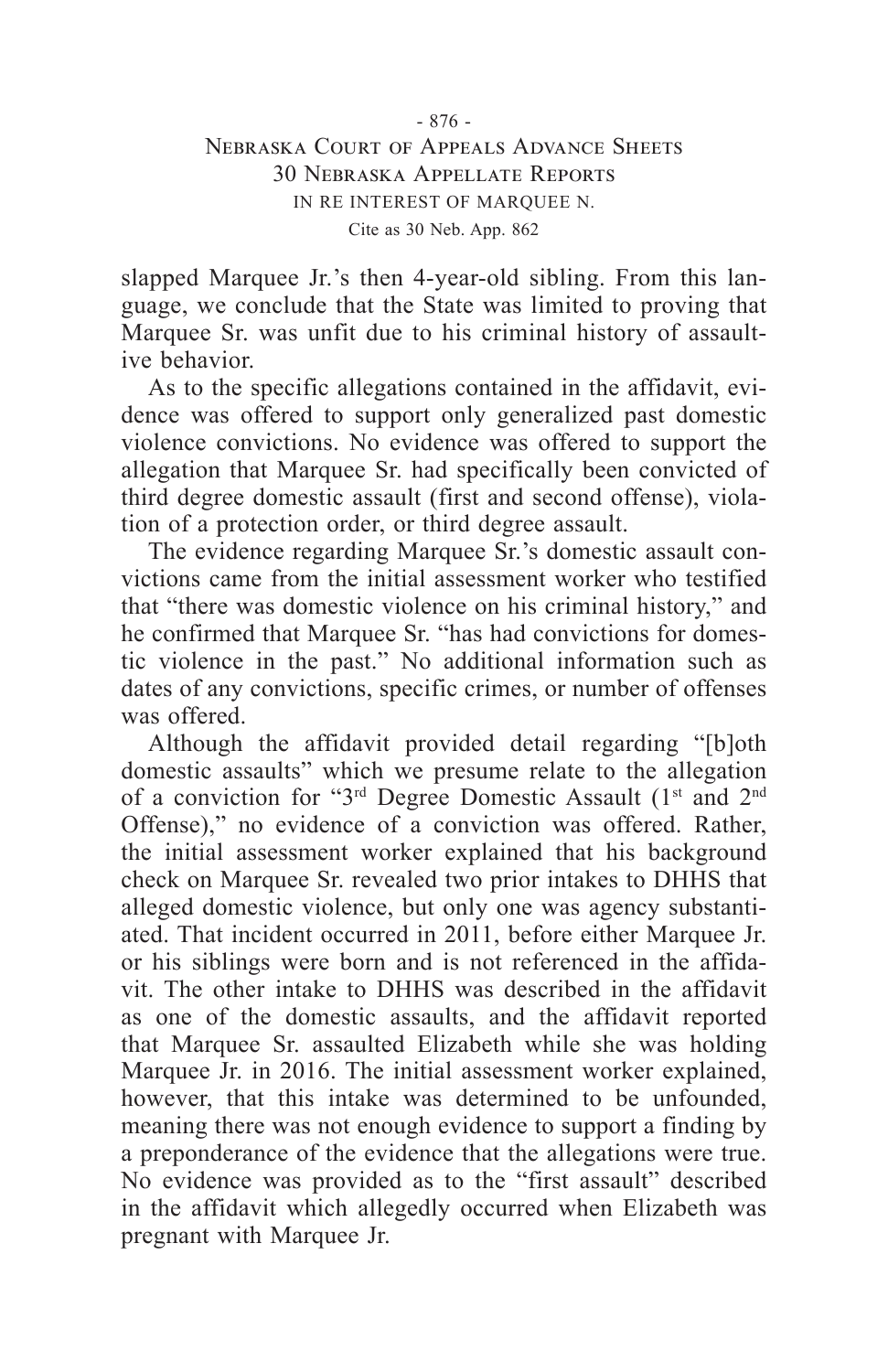As stated above, there was no evidence that Marquee Sr. was convicted of violating a protection order; in fact, there was no evidence that he had ever violated one. The initial assessment worker testified to "finding" three protection orders in which Marquee Sr. was the respondent, but no dates were provided, nor was there testimony that they had been violated. The initial assessment worker testified that he was originally unable to place Marquee Jr. with Marquee Sr. because there was a protection order prohibiting Marquee Sr. from the address he provided as his residence and the alternative address he provided was a homeless shelter. However, the evidence proved that that protection order had been dismissed and was no longer in effect at the time of the detention hearing. In fact, the alleged victim attended the detention hearing and was introduced to the court as Marquee Sr.'s fiance.

Separate from the allegations in the affidavit, the State offered evidence to prove Marquee Sr.'s unfitness on other grounds, including the 2011 intake to DHHS which was agency substantiated; the previous protection orders; whether Marquee Sr. participated in the visitation that had been offered thus far in the case; whether he was complying with the drug patch that the court ordered in its temporary order; previous drug or alcohol charges, with the most recent occurring in 2009; statements Marquee Jr. made referring to Marquee Sr.'s hitting him in the nose on one occasion or hitting women; and Marquee Sr.'s refusing to return Marquee Jr. to Elizabeth for several months in the summer of 2020. Because Marquee Sr. did not have notice that the State would be seeking to prove his parental unfitness on these bases, however, we do not consider them for whatever evidentiary value they may have had.

Parental unfitness means a personal deficiency or incapacity which has prevented, or will probably prevent, performance of a reasonable parental obligation in child rearing and which caused, or probably will result in, detriment to a child's well-being. *In re Interest of A.A. et al.*, 307 Neb. 817, 951 N.W.2d 144 (2020). The Supreme Court has analogized the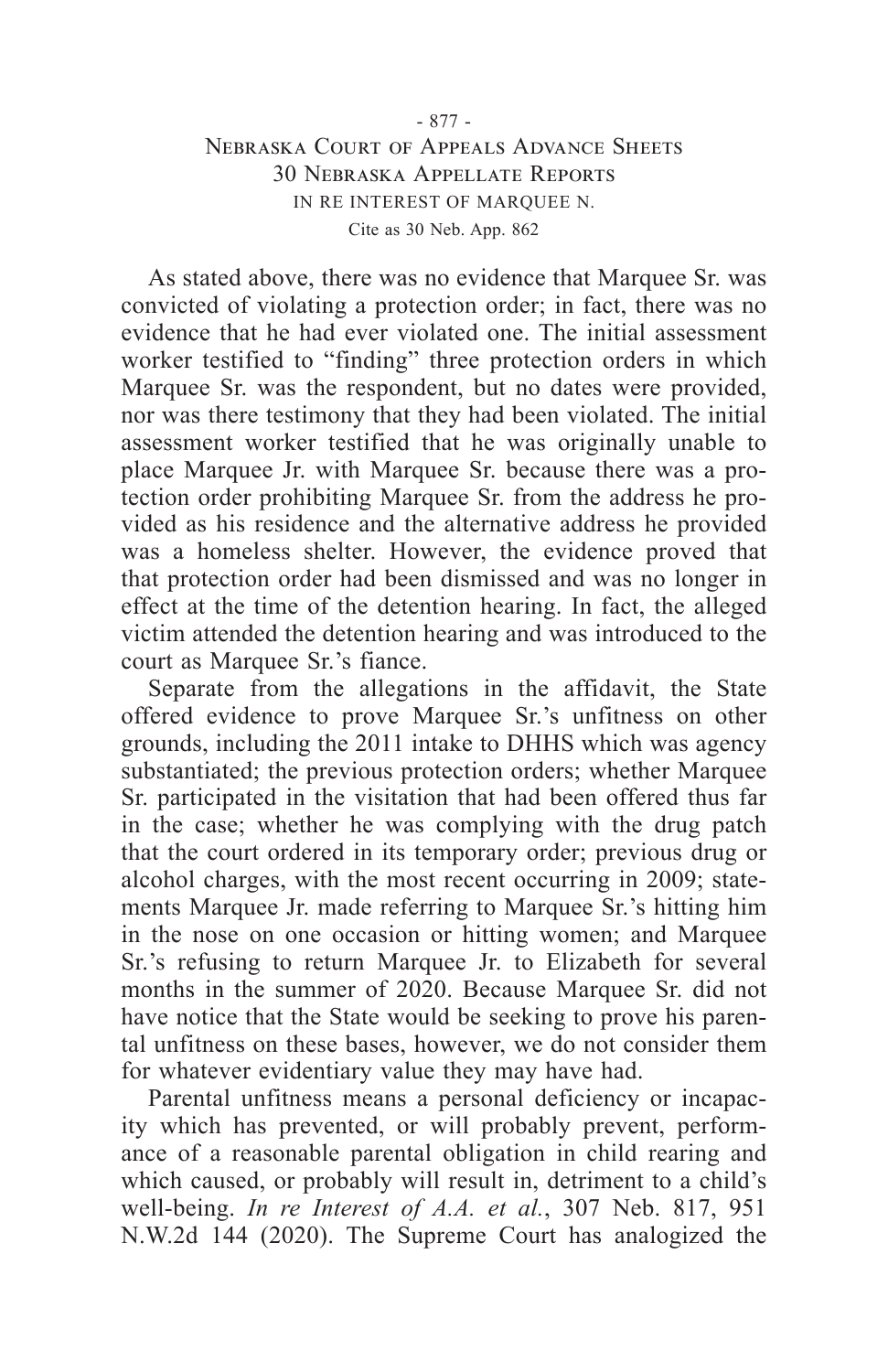quantum of proof necessary to prove unfitness to the proof necessary to terminate parental rights, reasoning that "'[i]f the evidence of unfitness is insufficient to justify termination of parental rights in an action maintained under the Nebraska Juvenile Code,'" then "'similarly deficient evidence of parental unfitness'" would prevent a court from granting child custody "'to one who is a stranger to the parent-child relationship.'" *In re Interest of Lakota Z. & Jacob H.*, 282 Neb. 584, 594, 804 N.W.2d 174, 182 (2011).

The evidence in the record related to Marquee Sr.'s unfitness as a parent, and for which he had notice, includes only the initial assessment worker's testimony that Marquee Sr. has prior convictions for domestic violence crimes. The evidence to the contrary establishes that a district court originally granted Marquee Sr. parenting time with Marquee Jr. in 2017, which he routinely exercised, and clarified his parenting time during the pendency of this case, and that there were no concerns raised in the context of that case related to Marquee Sr.'s fitness as a parent such that there were any limitations placed on his parenting time, like supervision. We conclude that the totality of this evidence, without more, would be insufficient upon which to terminate Marquee Sr.'s parental rights for unfitness, and therefore, it is insufficient to overcome the presumption of his parental fitness.

Even if we consider the evidence of which Marquee Sr. had no notice, we remain unconvinced that the State met its burden of proving him unfit. The evidence lacks necessary details outlining what crimes Marquee Sr. has been charged with, whether he was convicted of any of those crimes, and when any convictions occurred. Further, the initial intake worker alluded to protection orders having been acquired against Marquee Sr. in the past, but again, he did not specify when they occurred or whether they were ultimately dismissed as was the most recent order. There was no evidence offered to support the allegation in the affidavit that Marquee Sr. had ever violated a protection order. We understand the juvenile court's concerns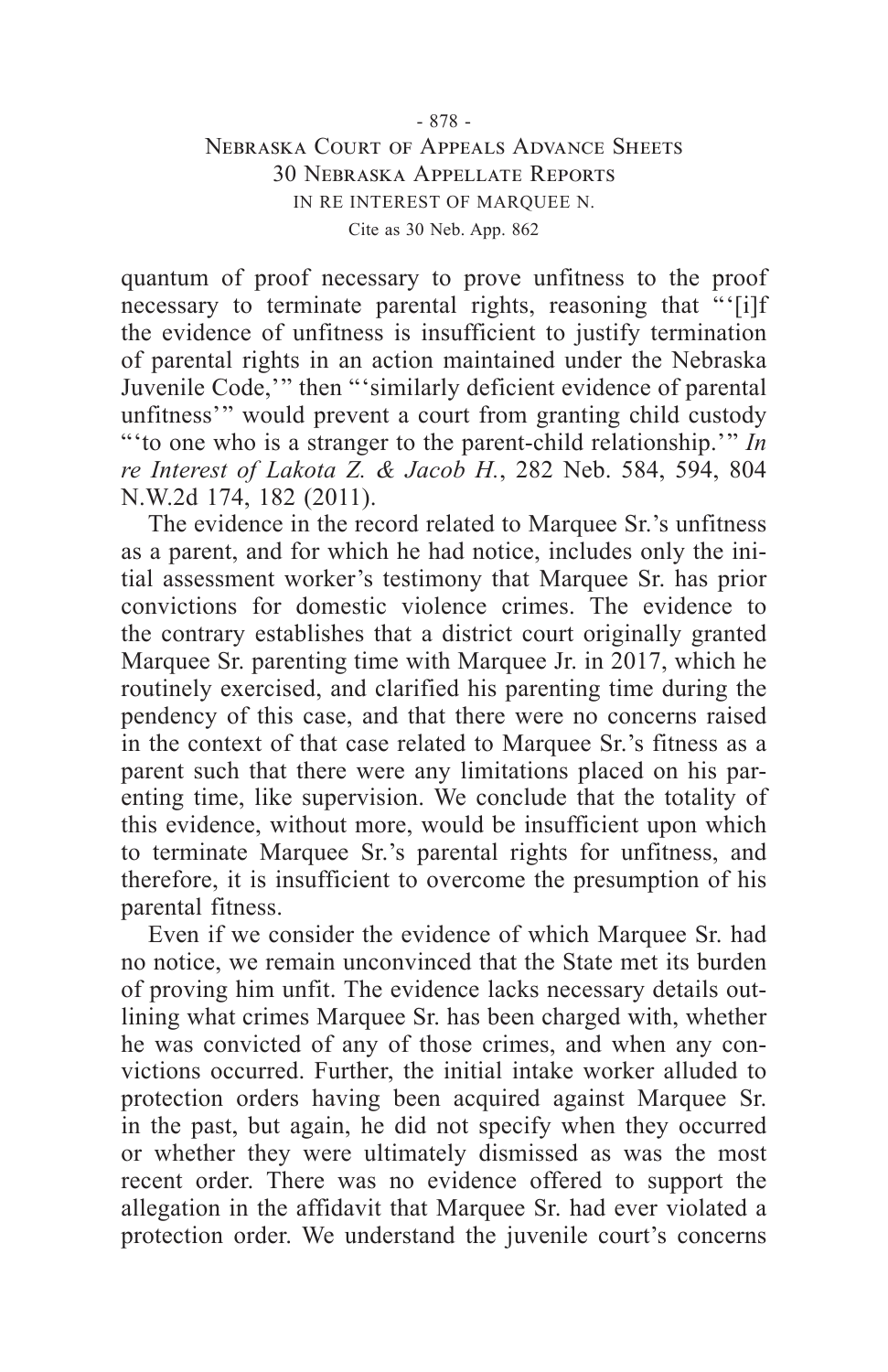of a parent with a history of domestic violence; however, we cannot find that the evidence in our record is sufficient to overcome the constitutionally required presumption of parental preference.

Without sufficient evidence proving that Marquee Sr. was unfit, the parental preference doctrine required placement of Marquee Jr. with Marquee Sr. Accordingly, we vacate the juvenile court's order denying placement of Marquee Jr. with Marquee Sr. and impliedly finding him unfit, and we remand the cause with directions for further proceedings. However, during the pendency of this appeal, Marquee Jr. was removed from his foster home and placed with Elizabeth. Therefore, upon remand, the issue before the juvenile court is not placement of the child as between the State and a parent, but rather placement of the child as between two parents.

[14] Having vacated the court's decision declining to place Marquee Jr. with Marquee Sr., we need not address his argument that the court erred in finding that reasonable efforts had been made to preserve and reunify the family. An appellate court is not obligated to engage in an analysis that is not necessary to adjudicate the case and controversy before it. *In re Adoption of Yasmin S.*, 308 Neb. 771, 956 N.W.2d 704 (2021).

### *Order for Drug Testing.*

Marquee Sr. also argues that the juvenile court erred in ordering him to submit to drug testing by wearing a drug patch to be monitored by DHHS. We agree that these orders were erroneous but for reasons different from those Marquee Sr. raises here.

On June 16, 2021, the State filed the petition alleging that Marquee Jr. was a child within the meaning of  $\S$  43-247(3)(a), along with the ex parte motion for temporary custody. That same day, the juvenile court entered the order granting temporary custody of Marquee Jr. to DHHS. The court further ordered Marquee Sr. "to submit to wearing a drug patch to be monitored and paid for by [DHHS]." In the August 4 order,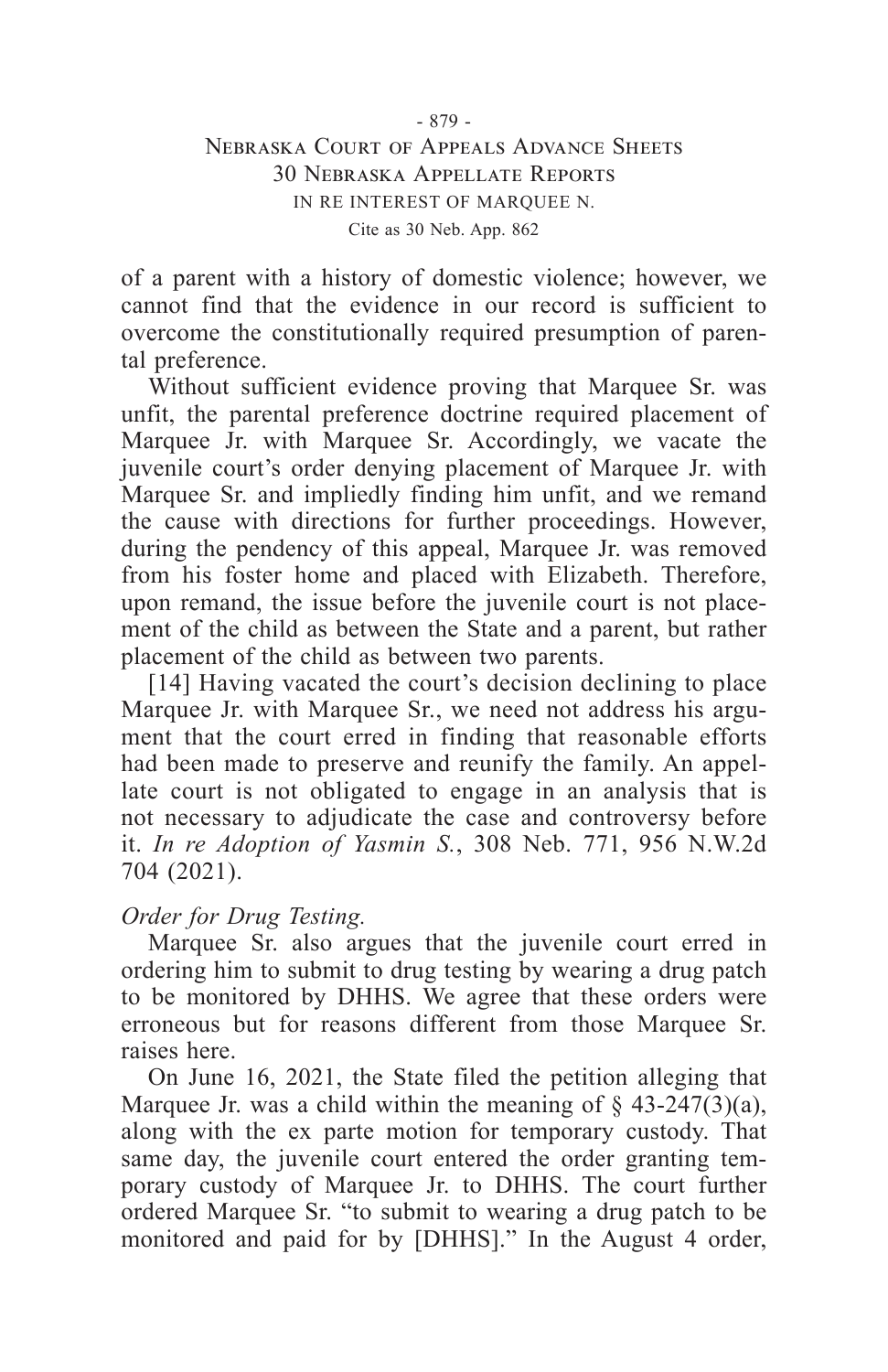the court again ordered that Marquee Sr. begin "patch testing." On August 10, the court found that Marquee Jr. came within the meaning of  $\S$  43-247(3)(a) after Elizabeth did not contest the allegations of the petition.

The court's requirement that Marquee Sr. wear a drug patch is erroneous for two reasons. First, prior to adjudicating a child under  $\S$  43-247(3)(a), the court lacks jurisdiction over the parties. When a juvenile court adjudicates a minor under § 43-247(3), it also obtains exclusive jurisdiction over the parent, or stated another way, an adjudication under the Nebraska Juvenile Code brings all the parties identified in  $\S$  43-247(3) and (5) under the juvenile court's exclusive jurisdiction. See *In re Interest of Devin W. et al.*, 270 Neb. 640, 707 N.W.2d 758 (2005). Thus, the juvenile court acquires jurisdiction over a juvenile and his parents when it finds conditions that fit § 43-247(3)(a) and adjudicates the child as a juvenile within the meaning of § 43-247(3)(a). See *In re Interest of Devin W. et al., supra*.

[15] If the pleadings and evidence at the adjudication hearing do not justify a juvenile court's acquiring jurisdiction of a child, then the juvenile court has no jurisdiction, i.e., no power, to order a parent to comply with a rehabilitation plan, nor does the juvenile court have any power over the parent or child at the disposition hearing unless jurisdiction is alleged and proved by new facts at a new adjudication-disposition hearing. *In re Interest of D.M.B.*, 240 Neb. 349, 481 N.W.2d 905 (1992). See, also, Christine P. Costantakos, Juvenile Court Law and Practice § 3:4 (2021) (where no adjudication has taken place, court has no authority to order parent to participate in plan of rehabilitation, or to fulfill any other requirement or affirmative duty such as submit to psychological or psychiatric evaluation, drug screens, or chemical dependency evaluation).

This court has previously observed that § 43-247 does not grant the juvenile court jurisdiction over the parent, guardian, or custodian of a juvenile who has merely been *alleged* to be within the ambit of  $\S$  43-247; rather, the juvenile court does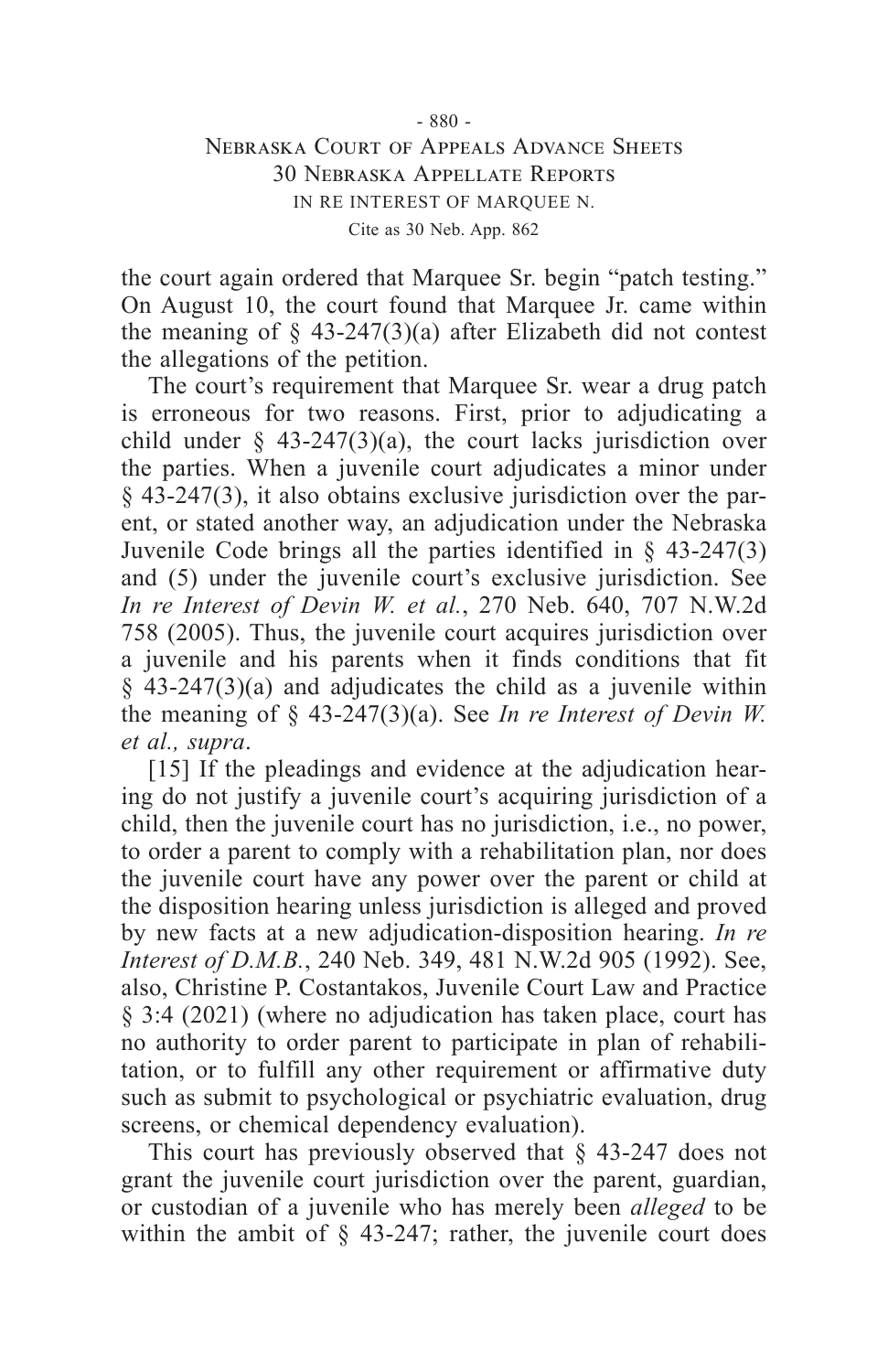not obtain jurisdiction over a juvenile's parent, guardian, or custodian until a finding of adjudication. See *In re Interest of Meley P.*, 13 Neb. App. 195, 689 N.W.2d 875 (2004). In *In re Interest of Meley P.*, the juvenile court entered an order continuing temporary custody of the child with DHHS after holding a detention hearing but prior to adjudication. In that temporary order, the court also ordered that the parents have no contact with each other due to a history of domestic violence. On appeal, we found that although the State had alleged that the child was a child within the meaning of  $\S$  43-247(3)(a), there had not yet been a finding of adjudication. Thus, the juvenile court lacked jurisdiction over the parents at the time the temporary order was entered, and we reversed the provision prohibiting contact between them.

Accordingly, because the adjudication is the operative event that confers jurisdiction of the court over the parents and the children, prior to the adjudication, the juvenile court has no authority to order the parents to participate in services or to submit to treatment. See Costantakos, *supra*, § 2:2. Therefore, at the time the juvenile court in this case entered the temporary detention order and the August 4, 2021, order, both of which occurred prior to entry of an order adjudicating Marquee Jr. under  $\S$  43-247(3)(a), it had no authority to order Marquee Sr. to wear a drug patch.

In addition, the court's orders requiring Marquee Sr. to wear a drug patch were made without notice to him that the court may order services and without holding an evidentiary hearing regarding the propriety of any services. Further, the orders were made without any evidence that this provision was reasonably related to the condition on which the allegations in the petition were based.

[16] The Supreme Court has announced a procedural rule requiring a juvenile court to hold a hearing before entering an order containing a rehabilitative plan for a parent:

[A]fter an adjudication under  $\frac{1}{2}$  43-247(3)(a) of the Nebraska Juvenile Code and before entering an order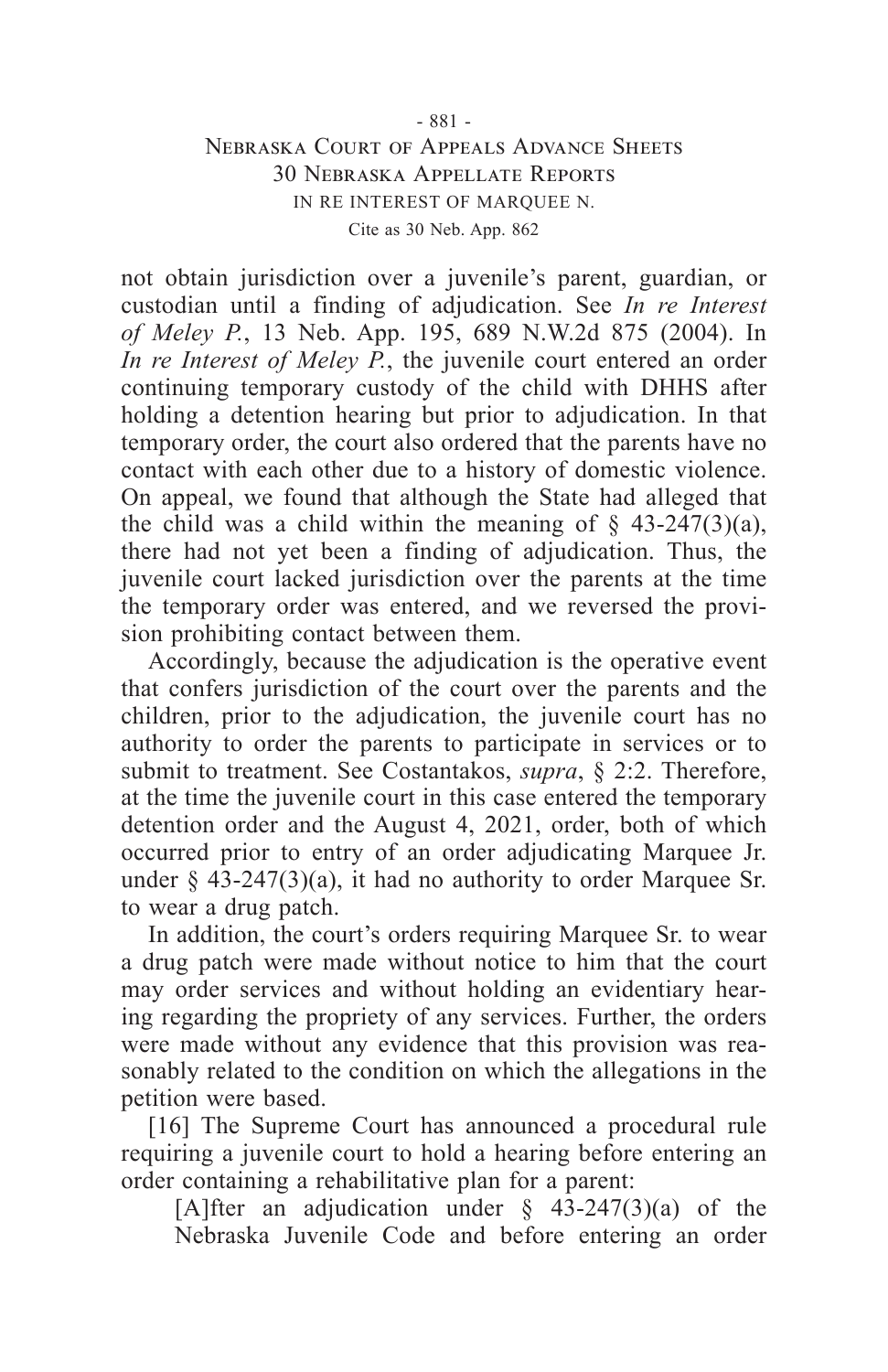containing a rehabilitative plan for a parent, a juvenile court shall inform the juvenile's parent that the court may order a rehabilitative plan and thereafter shall hold an evidential hearing to determine reasonable provisions material to the parental plan's rehabilitative objective of correcting, eliminating, or ameliorating the situation or condition on which the adjudication has been obtained.

*In re Interest of J.S., A.C., and C.S.*, 227 Neb. 251, 272-73, 417 N.W.2d 147, 161 (1987). Fundamental fairness requires the adducing of appropriate evidence as a factual foundation for a rehabilitative plan which eventually may be used as a ground or condition for termination of parental rights. *Id*.

[17,18] Furthermore, while there is no requirement that the juvenile court must institute a plan for rehabilitation of a parent, if it does, the rehabilitation plan must be conducted under the direction of the juvenile court and must be reasonably related to the plan's objective of reuniting parent with child. See *In re Interest of Rylee S.*, 285 Neb. 774, 829 N.W.2d 445 (2013). In analyzing the reasonableness of a plan ordered by a juvenile court, the question is whether a provision in the plan tends to correct, eliminate, or ameliorate the situation or condition on which the adjudication has been obtained. See *id*. If it does not, a court-ordered plan "'is nothing more than a plan for the sake of a plan, devoid of corrective and remedial measures.'" *Id*. at 779, 829 N.W.2d at 449.

In *In re Interest of J.S., A.C., and C.S., supra*, the State filed a petition in January 1985, alleging that the children came within the meaning of  $\S$  43-247(3)(a). During the pendency of the case, one of the rehabilitative plan requirements was that the mother attend Alcoholics Anonymous meetings, despite the fact that the caseworker never saw the mother take a drink of alcohol, detected no odor of alcohol on her, and saw no alcohol in her home. The mother had never been evaluated for alcoholism or diagnosed as an alcoholic, and there was no professional recommendation that she undergo any course of treatment for alcoholism or take action for an alcohol-related problem.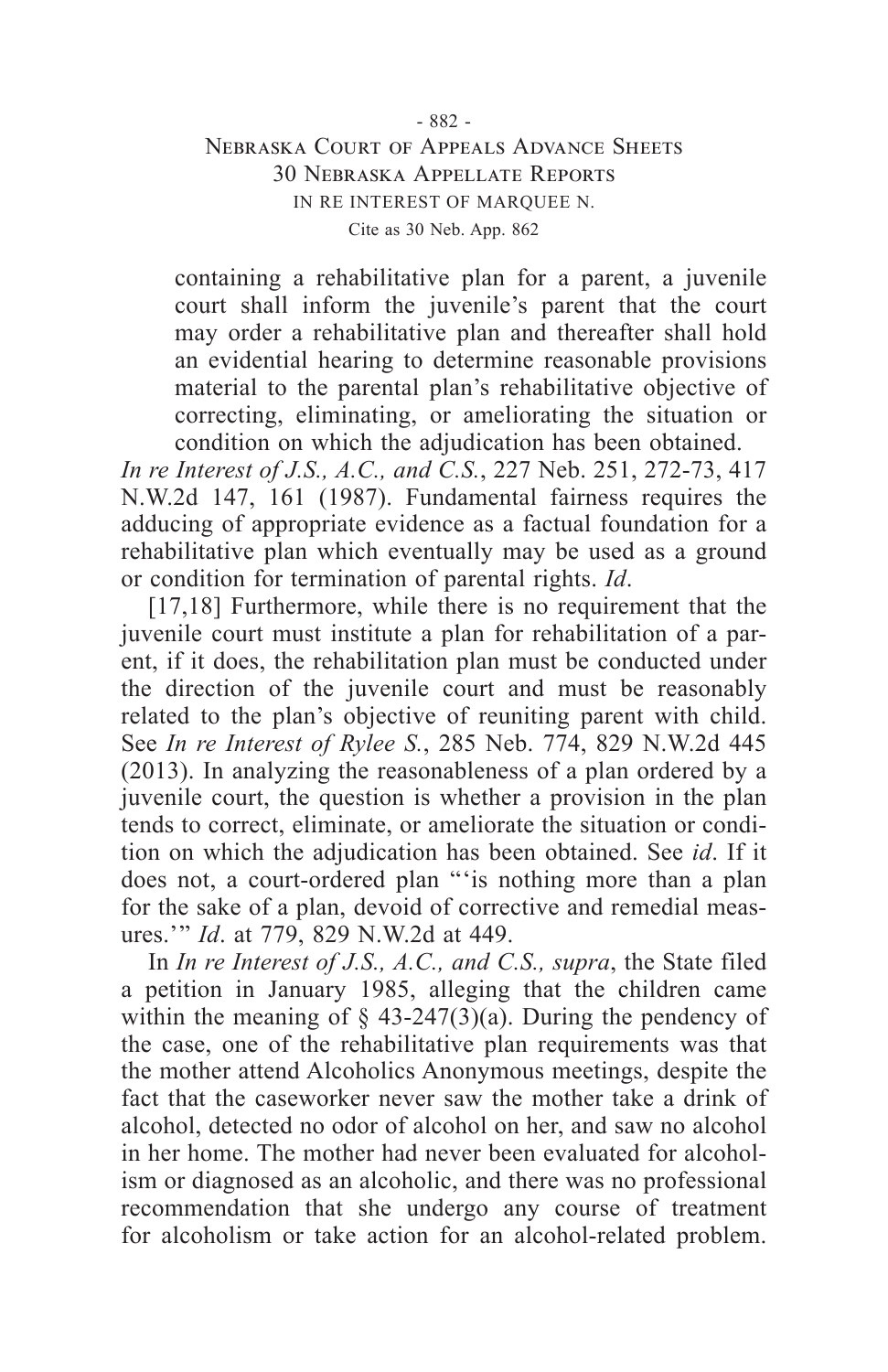According to the caseworker, the mother had some unidentified alcohol problem in the past, "'[t]hat was like 1977, so it was a long time back.'" *In re Interest of J.S., A.C., and C.S.*, 227 Neb. at 260, 417 N.W.2d at 154.

On appeal, the Supreme Court held that the requirement concerning the Alcoholics Anonymous meetings failed to meet the test for materiality necessary in a rehabilitative plan. The court did not dispute that everyone should be fully informed about alcohol's nature and the abuse of alcohol. However, a requirement that a parent obtain such knowledge as a condition to retaining parental rights, when the parent has no alcoholrelated problem, appeared to be a "somewhat draconian dictate." *Id*. at 271, 417 N.W.2d at 160. The court concluded that under the circumstances, the mother's attendance at Alcoholics Anonymous meetings was immaterial to the correction, elimination, or amelioration of a condition which resulted in the adjudication and, therefore, was irrelevant in the termination proceedings.

Likewise, here, there have been no allegations or evidence presented that Marquee Sr. has a drug problem or that drug testing would correct, eliminate, or ameliorate a condition that resulted in adjudication. The initial assessment worker acknowledged that the drug-related allegations in the petition were solely as to Elizabeth and that he had no specific allegations with respect to Marquee Sr. using drugs. The caseworker testified that her background check on Marquee Sr. revealed "multiple charges related to drugs and alcohol or possession" but that the most recent charge was in 2009 for possession of marijuana and having an open container of alcohol.

We note that the caseworker referred to "charges" and not "convictions," so the record is not clear as to whether Marquee Sr. has ever been convicted of any drug or alcohol-related offenses. Regardless, the evidence shows that the most recent charge occurred in 2009, 12 years prior to the detention hearing. Although the order for a drug patch was contained in an ex parte temporary detention order and not a rehabilitation